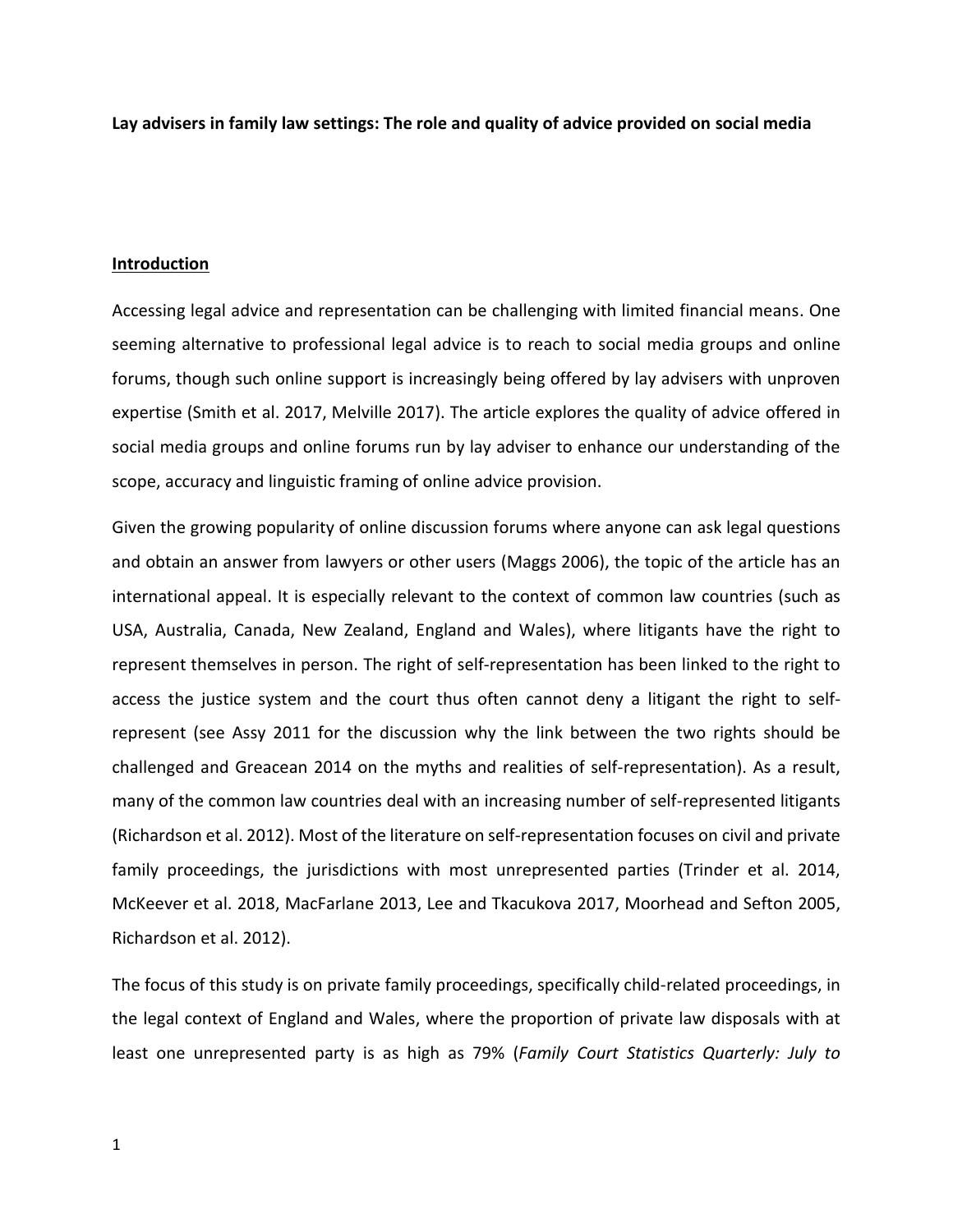September 2021);<sup>1</sup> the access to professional legal advice was curtailed by cuts in legal aid, which came into effect in 2013 and, subsequently, caused the increase in the numbers of selfrepresented parties by almost a half (ibid). Many litigants in person (LIPs), the term used in England and Wales for unrepresented litigants, thus have to resort to self-representation due to the lack of affordable legal advice or state-funded support with legal disputes (Trinder et al. 2014, Moor and Newbury 2017, Lee and Tkacukova 2017, Maclean and Eekelaar 2019, Mant 2019).

The existing research across a wide range of jurisdictions shows that self-representation is rarely a good idea: it impacts the administration and management of court hearings, the role of the judiciary, the duties of the lawyer representing the opposing party (Trinder et al. 2014); but above all, the lack of representation puts LIPs in a disadvantaged position (Trinder et al. 2014, Lee and Tkacukova 2017, Tkacukova 2016, MacFarlane 2013, McKeever et al. 2018). It is argued that LIPs, especially LIPs with disputes about child-related issues, tend to be vulnerable and potentially susceptible to biased advice and unreliable information (Trinder et al 2014; Legal Services Consumer Panel 2014). Yet the need for urgent legal and procedural advice from the rising number of LIPs creates a market for lay advisers, or McKenzie Friends (MFs), the term used following the case of McKenzie v McKenzie<sup>2</sup>, which established that unrepresented litigants have a right to reasonable assistance in court (Smith et al. 2017). MFs are thus lay advisers who provide advice either for free or for a fee. As a general principle, the lay assistance provided for free (e.g. assistance and support from friends and family or legal charities) has been found to be helpful across different contexts and jurisdictions (MacFarlane et al 2013, Sandefur 2020, Smith et al. 2017).

It is fee-charging MFs that have become the center of criticism from legal professionals due to the uncertain quality of their advice and lack of regulation (Smith et al. 2017, Barry 2019). Regulating fee-charging MFsseems to offer some assurance as to the quality of support provided, as exemplified by a successful model of lay advisers' practice offered in Washington, US where

<sup>1</sup> https://www.gov.uk/government/statistics/family-court-statistics-quarterly-july-to-september-2021

<sup>2</sup> [2010] 1 WLR 1881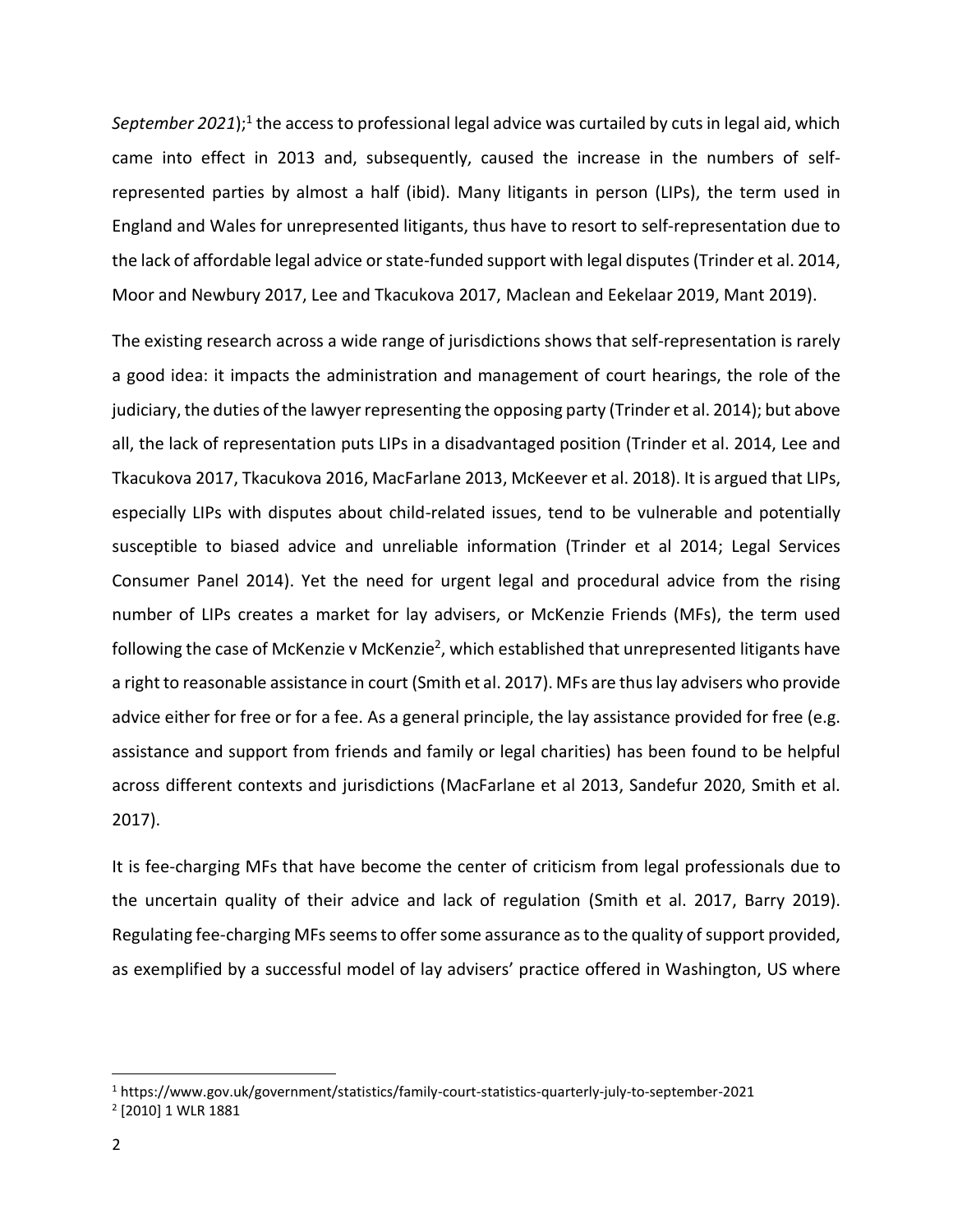'limited license legal technicians'<sup>3</sup> have to pass qualifying exams before they are allowed to help self-represented parties with family disputes. In the context of England and Wales, the lack of regulation does not only complicate the consumer rights but also pushes MFs 'outside of the system', which means that their services are more likely to be provided 'below the radar' (Barry 2019, p.83).

Fee-charging MFs predominantly focus on child arrangement cases<sup>4</sup> (Smith et al. 2017, Melville 2017) as this is the area with the highest concentration of LIPs, but possibly also because the emotional nature of child related cases necessitates moral support and/or because this area of law is sometimes viewed as less technical (Lee and Tkacukova 2017), leading to some ex-LIPs starting to offer MF services (Smith et al. 2017). Despite the original definition of MFs as lay advisers offering in-court support, MF services are increasingly being offered in out-of-court settings and online environments (Smith et al. 2017, Melville 2017, Smith 2019). Yet, very little is known about the substance of the out-of-court advice provided by lay advisers in the environments which often rely on distorted facts and prejudiced information.

This article addresses this gap in research by exploring how MFs use social media and online forumsto interact with potential clients and provide information and advice on public and private child related cases. The data discussion draws on content analysis and discourse analysis methods to explore (1) the roles MFs perform on social media, (2) the substantive content of MF advice, (3) linguistic strategies used in communicating this advice, and (4) the broader impact of discursive practices used in online communities on the provision of online advice. This study is thus the first example of empirical research which explores actual MF-LIP interactions, contributing an important insight into the potential of interactive online advice provision, an area which is rapidly developing due to the increased demand for digitized dispute resolution services and the growing reliance on technology in legal settings.

<sup>3</sup> [www.wsba.org/for-legal-professionals/join-the-legal-profession-in-wa/limited-license-legal-technicians](http://www.wsba.org/for-legal-professionals/join-the-legal-profession-in-wa/limited-license-legal-technicians), last accessed 10 April 2020.

<sup>4</sup> Cases about who the child would live with or have contact with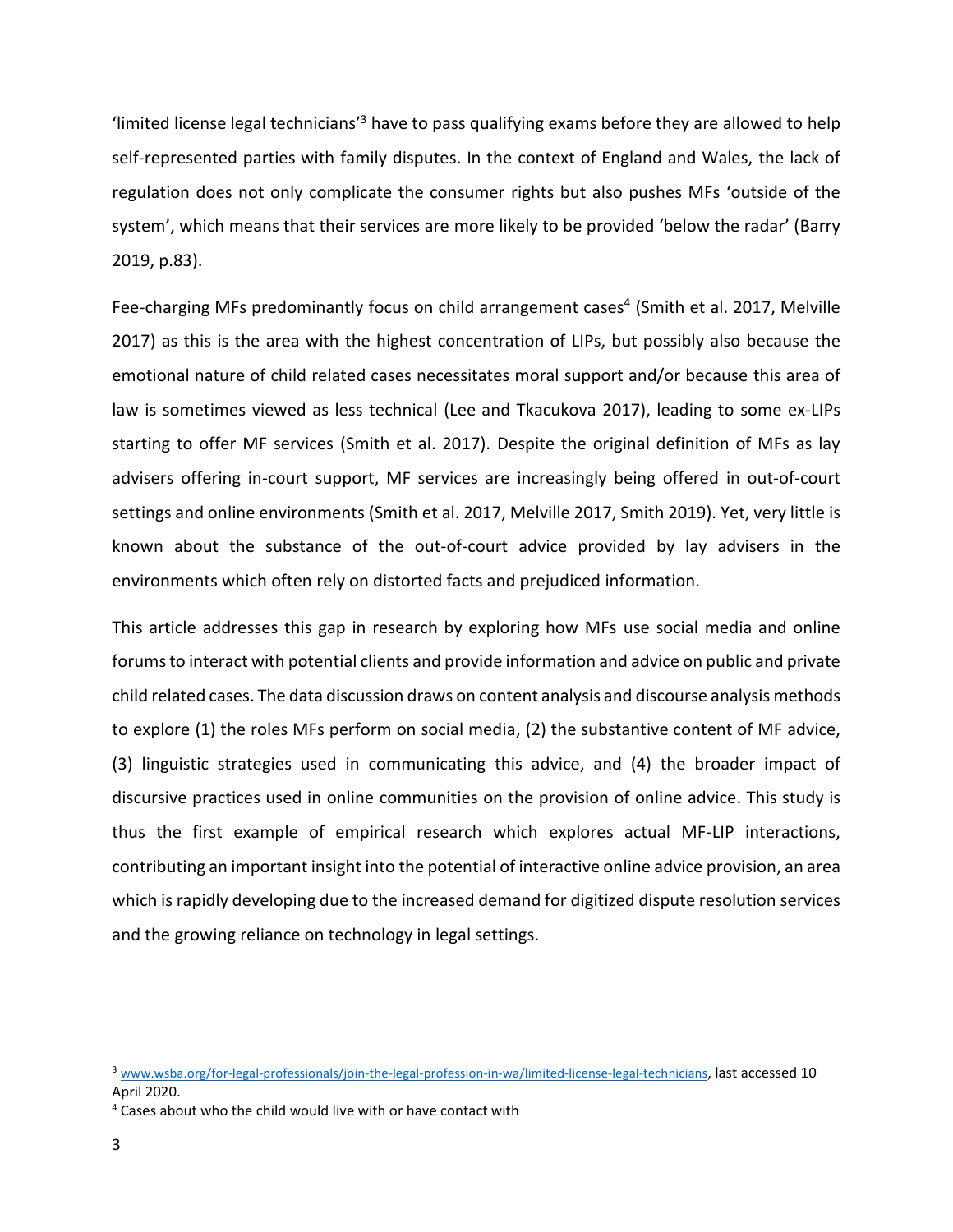## **Evaluating the role of lay advice in the current legal landscape**

The provision of lay advice and the increase in fee-charging MFs in England and Wales should be viewed in the context of the diminishing accessibility of legal aid over several decades (Moore and Newbury 2017: 21-31, Maclean and Eeekelaar 2019: 6-13); the ever-increasing austerity measures eventually resulted in the introduction of Legal Aid, Sentencing and Punishment of Offenders (LASPO) Act 2012, which removed private family law almost entirely from scope.<sup>5</sup> And although public family law is still funded, there are some crucial gaps in accessing the funding (e.g. gaps in the funding of initial preparatory stages, during which parties would benefit from legal advice but need to wait for the funding to become available).<sup>6</sup> The stark reduction in numbers of legal aid clients has had a devastating impact on the legal aid advice sector: some firms went bankrupt and some shifted their focus towards mediation or another area of law (Barlow et al 2017; Organ and Sigafoos 2017; Wong and Cain 2019), reducing thus the availability of legal advice in private family law. As a result, the legal profession started to offer unbundled services, allowing clients to decide which aspects of legal proceedings they need legal support with and what could be managed on the DIY basis (Maclean and Eekelaar 2019). But many LIPs are either not aware of the availability of such services or cannot afford to pay for legal assistance even when offered on the unbundled basis (Barry 2019).

The availability of advice from the third sector is equally limited. In the initial post-LASPO stages, many legal charities were underprepared for the influx of LIPs (Macleand and Eekelaar 2019). Although the offer has since then improved thanks to the establishment of new university law clinics and the enhancement of the existing support network based on pro bono services and different volunteer schemes (e.g. Citizens Advice Bureau or local community advice centres), many LIPs cannot benefit from free support due to the location of the services, their restricted capacity for taking new clients or limitations in the type of services provided (some organisations

<sup>5</sup> Legal aid for victims of domestic violence abuse is still available if they satisfy eligibility criteria: [www.lawsociety.org.uk/topics/research/impact-of-legal-aid-thresholds-for-victims-of-domestic-violence](https://www.lawsociety.org.uk/topics/research/impact-of-legal-aid-thresholds-for-victims-of-domestic-violence) or [https://www.gov.uk/legal-aid/eligibility,](https://www.gov.uk/legal-aid/eligibility) last accessed 23 September 2021.

<sup>6</sup> The Law Society of England and Wales. *LASPO DENIED? LASPO four years on: The Law Society Review* (2017) [www.lawsociety.org.uk/topics/research/laspo-4-years-on,](http://www.lawsociety.org.uk/topics/research/laspo-4-years-on) last accessed 23 September 2021.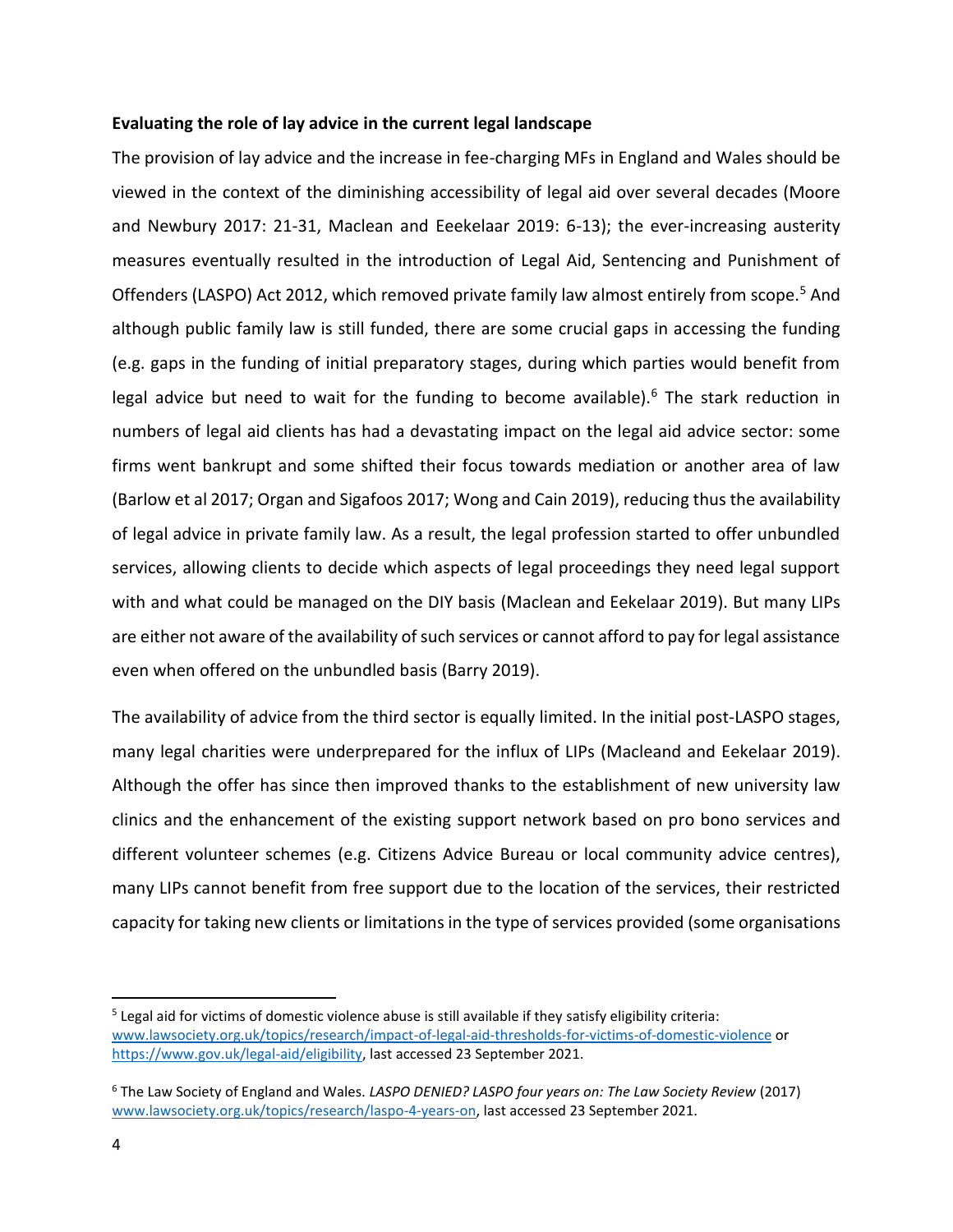provide only moral support and help with paperwork, e.g. Support through Court) (Maclean and Eekelaar 2019).

Turning to online resources also shows little potential. Government-led attempts to create an online hub with all the necessary information have not been very successful (Maclean and Eekelaar 2019: 35-36). There is some useful information dispersed across a range of institutional websites linked to social services, local courts or individual justice departments, but the lack of consistency across the sources or clear sign-posting strategy creates an unnecessary barrier to locating the information. The guidance embedded in court forms is equally patchy and often not comprehensible due to complex language and lack of explicit explanations (Grieshofer et al. 2021). And although there is an abundance of other online resources, they often vary in quality of information they provide and can potentially be misleading or biased (Tkacukova 2020, Melville 2017). There are occasionally examples of user-friendly and coherent sources of information from independent charities (e.g. AdviceNow guides prepared by the charity Advice for Life), but the static presentation of information is not always sufficient; what draws many LIPs to online forums is their interactive nature and an opportunity to receive advice tailored to specific needs (Tkacukova 2020).

The unrealistic expectation behind the institutional culture of directing the public to online selfhelp resources as a fix-it-all solution (Laster and Kornhauser 2017) is linked to the shift towards defining family breakdown as a private responsibility and therefore not a justifiable expense from the state budget (Kaganas 2017). Owing to the family law privatisation and shifting landscape in the legal advice provision, LIPs find themselves in the void between the right to self-represent and unavoidable limitations of the 'DIY Law' approach (Laster and Kornhauser 2017). In the context of the overwhelming lack of affordable or easily accessible sources of support, MFs offer a possible route to accessing information and advice in a flexible and affordable manner (Barry 2019). There are, nonetheless, many uncertainties around the role MFs play in court proceedings or the quality of advice they provide.

Evaluating MFs' services is challenging due to: (1) the flexibility of the MF definition as the term describes a wide range of lay advisers who assist with ancillary tasks relating to court proceedings

5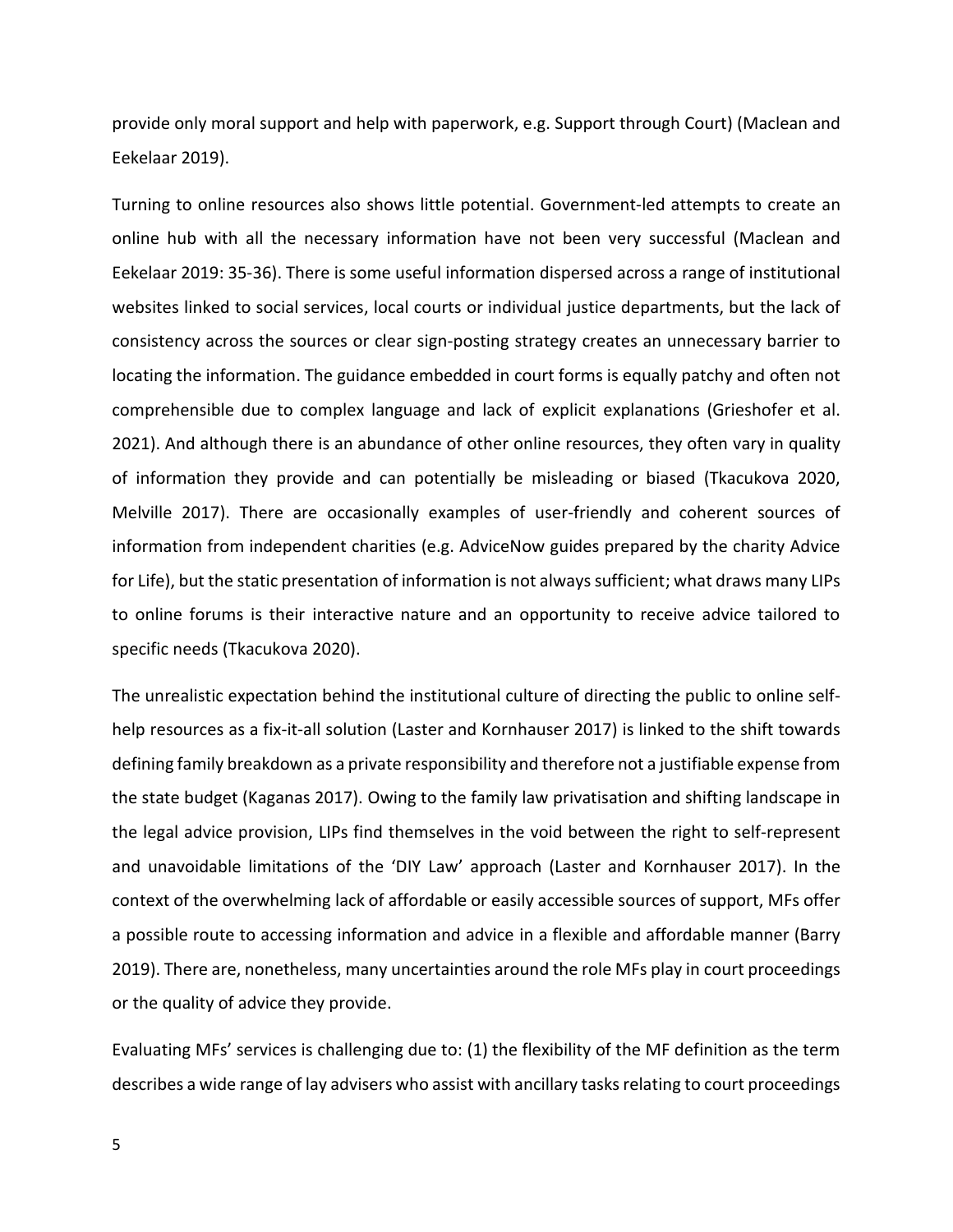(Legal Services Consumer Panel 2014, Smith et al 2017); (2) MFs' varying motivations for acting as lay advisers, especially between fee-charging MFs for whom financial renumeration is one of the key motivators (Smith et al 2017) and those providing support for free (such as volunteers for Support through Court); and (3) the heterogeneity within the MF community as to the experience with legal proceedings and the knowledge of the relevant law (Trinder et al 2014, p. 94).

The *Practice Guidance* (2010) limits the role of MFs to helping LIPs with taking notes, assisting with paperwork, providing moral support, and quietly giving advice on any aspect of the conduct of the case, but excludes legal advice as an area of practice reserved for lawyers. Yet empirical evidence shows that some MFs tend to provide advice on law and legal strategy, case management and occasionally seek rights of audience (Trinder et al 2014, Smith et al 2017). Given that MFs are not regulated, conducting reserved legal activities raises serious concerns around consumer rights.

The MF population is equally diverse when it comes to their professional motivation and level of expertise. Examining fee-charging MFs, Smith at al (2017: 17-20) arrive at a wide range of categories, ranging from 'the business opportunist' and 'the redirected specialist' through 'the good Samaritan' to 'the family justice crusader' and 'the rogue'. As these terms suggest, commercial factors play an important role in MF motivation: for qualified legal practitioners, the MF path can be perceived as an alternative to a fully qualified legal career, with the bonus of not incurring expenses associated with running an independent family law firm. The 'good Samaritans' were, nonetheless, driven by a strong interest in the welfare and well-being of their clients and a desire to support vulnerable LIPs by charging lower fees (19-20).

On the other hand, 'family justice crusaders' or 'rogues' were categorized as problematic MFs (Legal Services Consumer Panel 2014: 21, Smith et al 2017: 20-21). They tend to be ex-LIPs who had a negative experience with the court system and some of them belong to Fathers' Rights Groups which can be aggressive in respect of mothers' rights to children (Melville 2017). For these MFs, the pursuit of the MF career thus presents an opportunity to further their personal agenda against the justice system, leading to potentially harmful ramifications for the cases of

6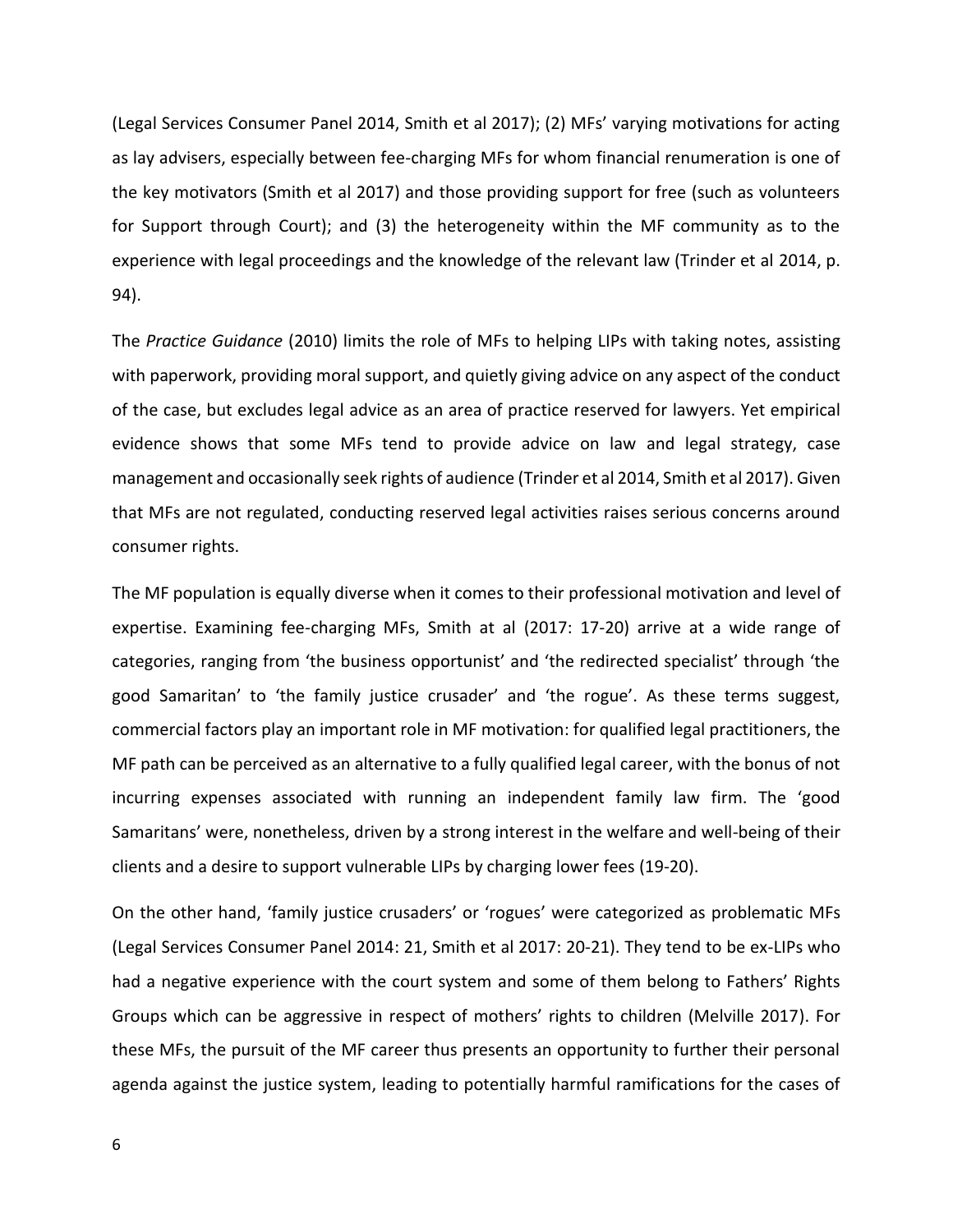their clients. For instance, MFs have been observed trying to impact their clients' cases (MacFarlane et al. 2013: 78; Legal Services Consumer Panel 2014: 21; Trinder et al. 2014: 97-8) or showing signs of inappropriate involvement in cases, such as negotiating or calling the court on behalf of LIPs (Moorhead and Sefton 2005: 57-8; Legal Services Consumer Panel 2014: 26). Given the vulnerability of many LIPs, any pressure or distorted advice may discourage them from engaging in negotiations or trigger distrust in family courts (Moorhead and Sefton 2005: 172-3; Trinder et al. 2014: 49-50; Lee and Tkacukova 2017).

Nevertheless, such problematic conduct is rare among MFs (Legal Services Consumer Panel 2014: 21, Smith et al 2017: 20-21) and, as Smith et al (2017, 16-17, 43, 54) show, most of the feecharging MFs they observed in court helped LIPs manage their cases and the necessary paperwork, explained relevant court procedures or even supported them with the negotiation process by preparing them for realistic outcomes, leading to a successful settlement (see also MacFarlane 2013: 79-81; Trinder et al. 2014: 96). Interestingly, procedural and sometimes even legal assistance provided by lay advisers can be of similar quality to that given by lawyers (Sandefur 2020).

The support offered by MFs is mostly appreciated by LIPs because it allows them to continue with their cases(Trinder et al 2014, p.96; Smith et al 2017; McKeever et al. 2018, p.93; Sandefur 2020). The overwhelmingly positive experiences possibly show that LIPs base their feedback on aspects they are able to assess, such as the quality of customer services provided to them, rather than the quality of advice (Sandefur 2020). Furthermore, the complexity of legal proceedings, including the complexity of legal discourse in which proceedings are held (Tkacukova 2016), makes it difficult for most LIPs to discern the quality of MFs' advice (Sandefur 2020). As a result, LIPs may wrongly assume that MFs are knowledgeable and experienced even when presented with misleading or partial advice (Trinder et al 2014: 112; Barry 2019: 79-81); LIPs' evaluation is thus not a reliable measure for assessing the quality of MF advice or risks related to obtaining advice from an unregulated service provider (Economic Insight Limited 2016).

So far the value and role of MF advice has been discussed as part of the qualitative small-scale research studies which focused predominantly on the experiences of LIPs (Barry 2019; Mant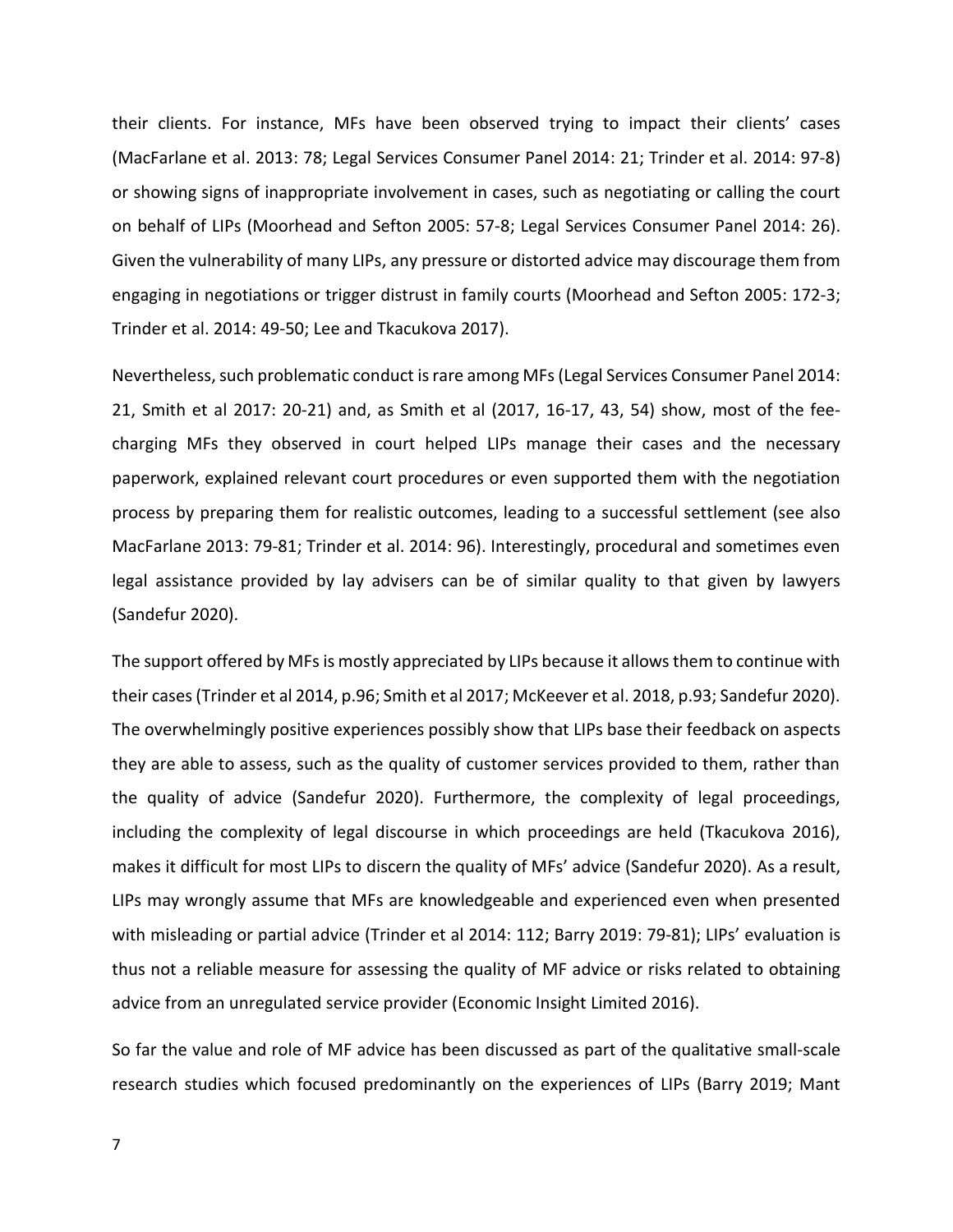2019) or MF role in the court environment (Smith et al 2017: 59-69, Barry 2019: 78). The informal out-of-court advice, abundant in online spaces (Smith et al 2019), has not been explored yet (Smith et al 2017). Given the potential for vulnerable LIPs to be more susceptible in online environments, it is crucial to explore the quality and nature of advice provided online by the diverse population of MFs. The dynamic nature of online interactions enables MFs to build rapport with potential clients and increase the authoritativeness of their advice (Tkacukova 2020). Investigating the linguistic framing of how MFs provide advice and support online, as well as the nature of such advice, is thus central to understanding the role MFs play in supporting LIPs.

#### **MFs' role in facilitating information and advice online**

Family proceedings are designed around the fact that family lawyers play an important role in supporting their clients, explaining relevant legal principles, providing tailored legal advice, managing their expectations and conducting negotiations on their behalf (Ingleby 1992; Eekelaar et al 2000). Without such support, LIPs face multiple issues when trying to engage with the legal process, including intellectual, emotional, practical, and attitudinal barriers (McKeever et al 2018). These barriers are often linked to language-related difficulties, such as comprehending legal jargon, identifying relevant legal concepts, and framing their narratives in a legally coherent manner while also observing the legal processes and procedures applicable to their cases (Tkacukova 2016). LIPs thus have to engage with challenging legal discourse, which comprises complex legal terminology, grammatical constructions and syntactic choices (Bhatia 1993; 2004) alongside unfamiliar genre characteristics of witness statements, and formalized nature of legal communicative settings, including the pre-determined turn-taking that is central to the court settings (Tkacukova 2016).

In contrast, the advice provided via social media is often conveyed in everyday language. Language use on social media is characterised by informal lexical expressions (see Example 1) and sentences which syntactically and grammatically resemble the instantaneous flow of spoken communication, including, for example, false starts and short or fragmented sentences (Herring 2012). The fact that legal advice is presented in a comprehensible manner, without the use of

8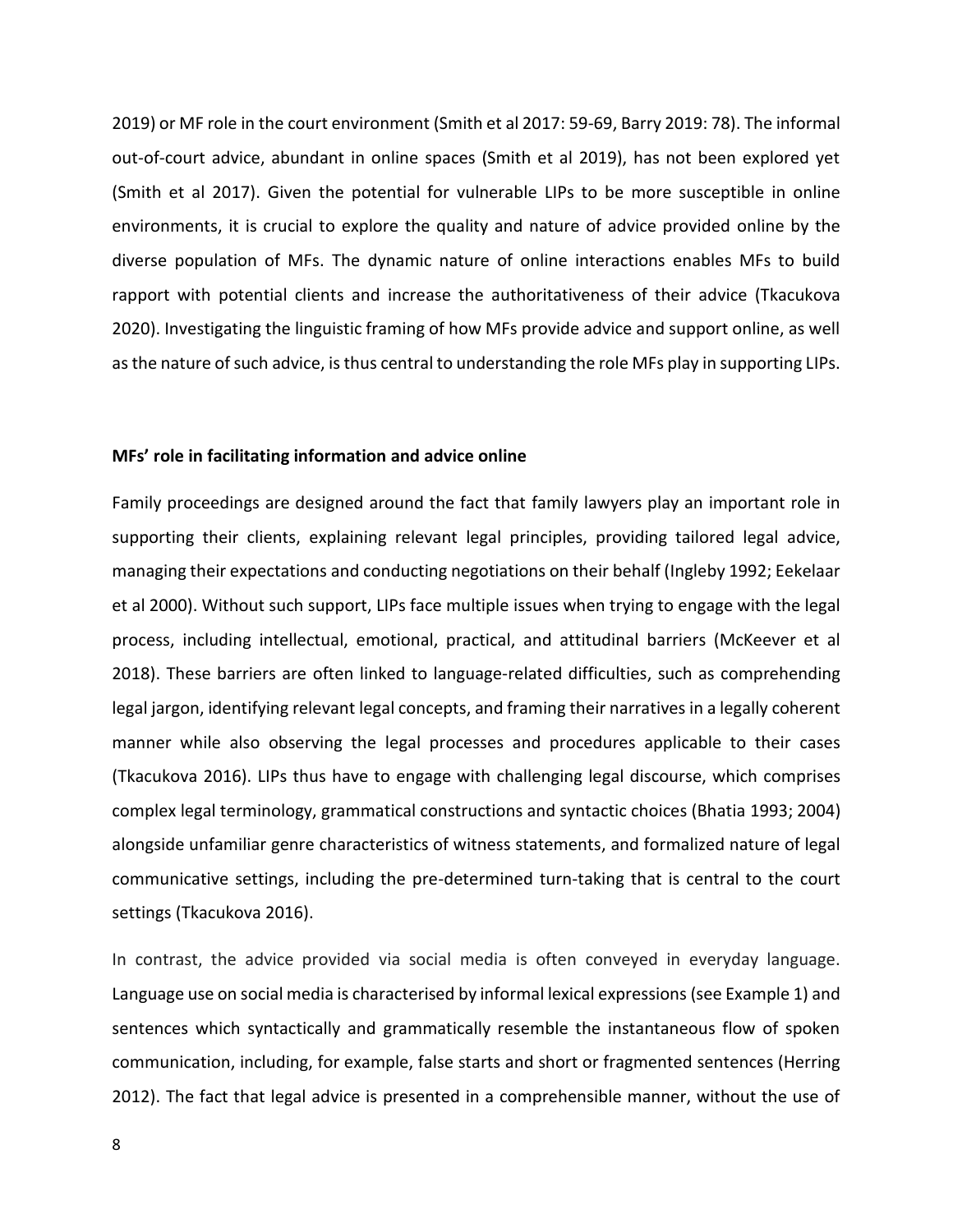legalese, and is available instantaneously helps MFs attract potential clients to their forums. The natural flow of communication plays a role in establishing common ground on social media and building trust in the information gained (Ridings et al. 2002), which helps to implicitly advertise MF services (Tkacukova 2020) and increase the impact of the shared information on LIPs (Smith 2019). Some LIPs may thus actively choose to use social media for support, even if they can access free legal advice elsewhere (Mant 2020). The benefit of lay advisors or "trusted intermediaries" (Law Commission of Ontario 2013), acting as 'translators/interpreters' between the legal discourse community and LIPs, has been acknowledged as crucial in supporting LIPs to navigate complex legal processes (Smith et al 2017; Sandefur 2020; Maclean and Eekelaar 2019: 198-199; Law Commission of Ontario 2013). When reflecting on the quality of MF advice, it is thus important to discuss not only the linguistic framing of the advice, but also the extent to which they support LIPs with reconceptualising their narratives to fit the conceptual and stylistic boundaries of the established discursive practices in legal settings.

### **Methodology**

The representativeness of the data sample for the study was accomplished by identifying online forums and social media groups which are most frequently used by LIPs with queries related to public or private family law. The sample thus includes forums and groups identified through: (1) existing publications (Smith et al. 2017; Lee & Tkacukova 2017; Melville 2017) or recommendations from legal professionals who encounter MFs (e.g. *Transform Justice* practitioners); (2) Google search results based on search terms from existing LIP surveys (Lee and Tkacukova 2017) and headings in relevant AdviceNow guides (easy-to-read information leaflets for LIPs). Due to the flexible understanding of the term 'MF', the sample included those who refer to themselves simply as online advisors or as forum/group moderators and administrators. Such approach enables insight into what advice and information is available to LIPs online, irrespective of the type of online advisors. The paper also works with a flexible definition of LIPs as there is often no information about whether forum or social group users are representing themselves or whether they are party to an ongoing court case or just require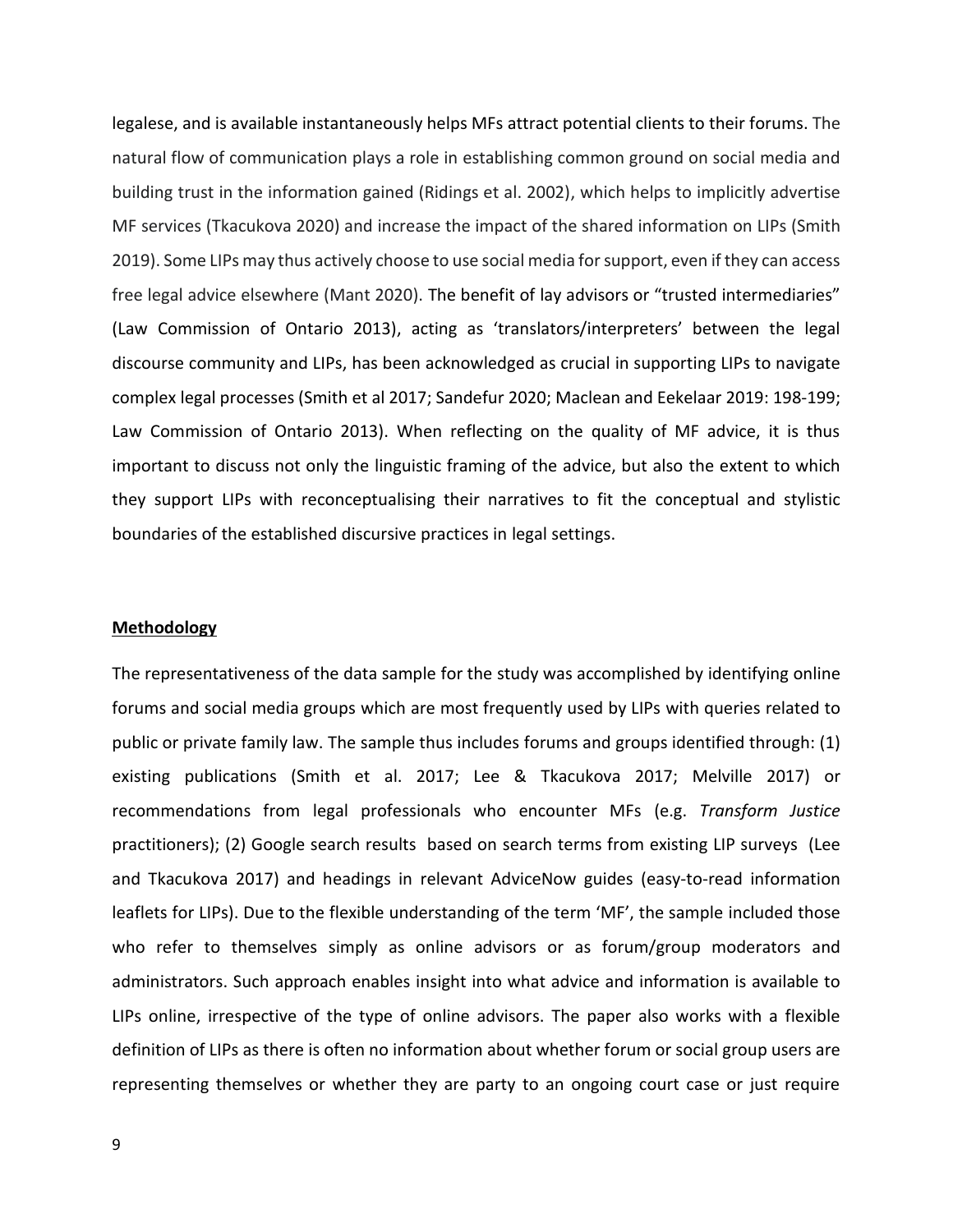generic information. The final data sample includesthree Facebook groups and five online forums over a period of three months (the group/forum names were anonymised):

- 105 threads from three Facebook groups (FB1-3) run by MFs (45 from FB1, 30 from FB2, 30 from FB3); the threads from the three Facebook groups contain responses from 31 MFs: two ex-lawyers, three ex-LIPs, 11 active MFs (refer to their court experience representing LIPs, offer to private message LIPs or respond to LIPs' requests for MF contacts in specific locations) and 15 MFs moderators/administrators (no information available whether they are fee-charging or what their professional background or level of expertise is);
- 69 threads from open public forums (F1-5) run by forum facilitators who either claim to have legal background and provide legal information (17 from F1 used predominantly by fathers) or do not have any legal background and provide emotional support only (three from F2 for fathers, 24 from F3 for fathers, 19 from F4 for mothers, six from F5).

The differences in the numbers of individual threads reflect the frequency of queries posted and the availability of relevant threads during the data collection period. The threads were selected manually, which means that irrelevant threads (e.g. on forum updates, generic information, newspaper articles, judgements, jokes or advertisements) were excluded. As has been noted elsewhere (Smith et al. 2017; Melville 2017; Barry 2019), there tends to be a gender imbalance in the availability of MF support: there are more public forums targeted solely at fathers than those at mothers (though there may be more privately administered groups for mothers - see Mant 2020). The dataset nevertheless includes one forum for mothers to explore differences in advice provision in online spaces targeting specific family roles. For instance, on the forums for fathers, MFs tended to respond to questions, offer moral support (Forum 3), and sometimes even provide legal information (Forum 2). Similar platforms for mothers, including Forum 4, did not have an MF or forum facilitator, and so support came from other users.

In terms of research ethics, the public forums chosen for the study were available online without any registration, and since the information is in the public domain, it is important to assess its quality as well as research the context in which such advice is provided (see also Melville 2017).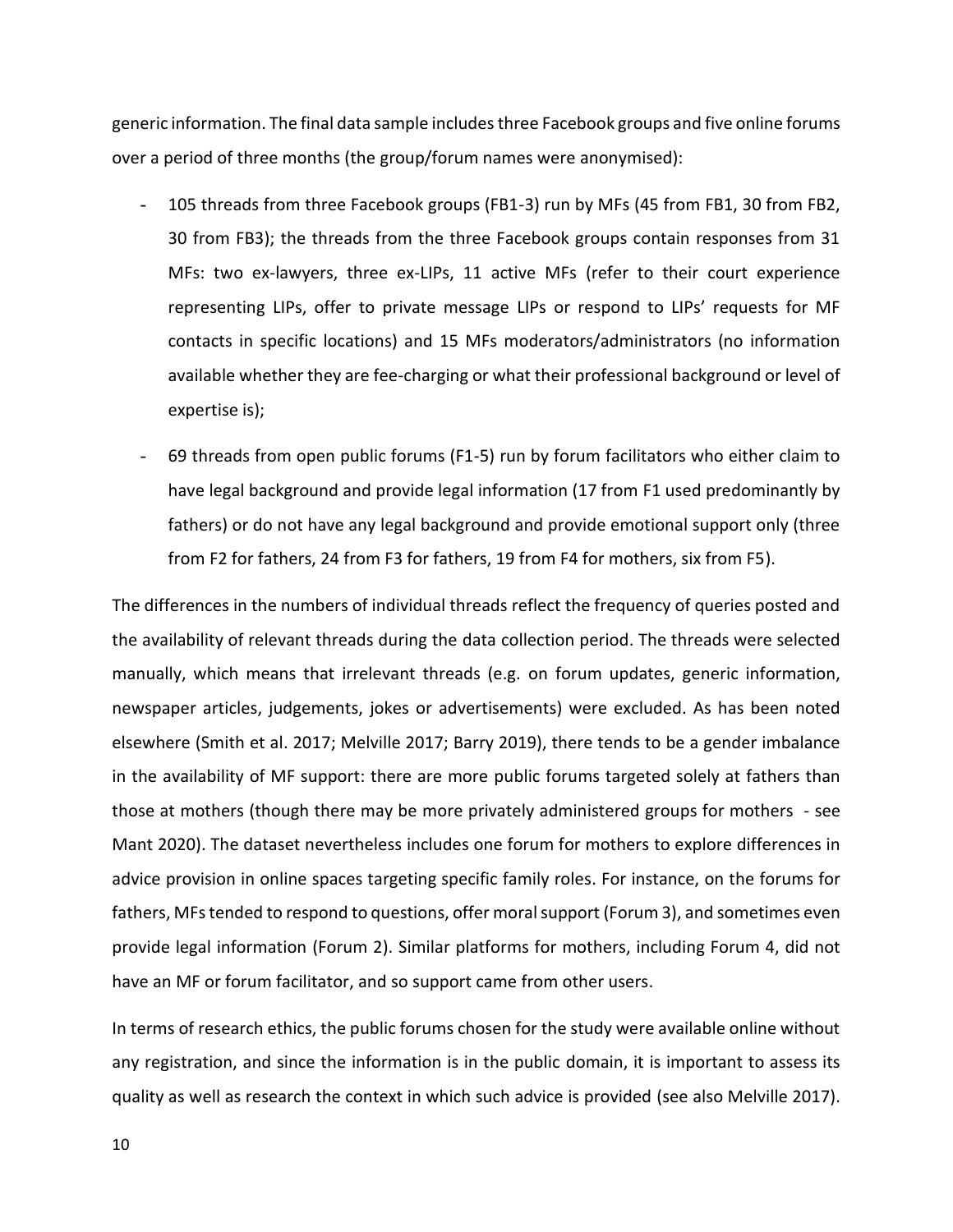To access the data from Facebook groups, the author had to create a Facebook account linked to the project and contact group facilitators to introduce the project and ask for permission to join the group for research purposes. Access to all groups was provided within days and the group facilitators welcomed the concept behind the research project. All data was anonymised to ensure that neither the contributors nor MFs could be easily identified.

The originality of the study lies in its methodological approach, which offers insights into the linguistic and socio-legal construction of MFs' online interactions and advice provision. The content analysis was used to categorise MFs' responses according to the type of advice provided, themes covered and general adequacy and accuracy of their advice<sup>7</sup>. The discourse analysis explored discursive strategies used in communicating the advice and reflected on discursive practices of advice provision in online settings. Both methods are qualitative and complement each other: content analysis is a top-down approach (Anandarajan et al. 2019), whereas discourse analysis was employed here in its bottom-up adaptation as a language-based methodology<sup>8</sup> (Biber et al. 2007). Building on a mixed-methods approach allows the paper to explore both the substantive content and linguistic framing of MFs' advice and thus provide a detailed overview of the role lay advisers, and social media more generally, play in the current climate of DIY Law.

# **Content analysis of MFs' advice**

This section focuses on the type and functions of MFs' advice provided in the constantly unfolding online interactions. MF responses that performed several functions or contained more than one type of advice were double/triple coded. Assometimes several MFs responded to the same query

 $7$  The paper does not consider what the MFs in the sample were intending or perceiving when they posted their responses, whether the responses effectively addressed the LIP's concerns, or whether their responses were perceived as useful because these issues were out of scope of this study and have already been explored in existing research (e.g. Smith et al. 2017, Trinder et al. 2014, Leader 2017, Mant 2019, McKeever et al. 2018).  $8$  The discourse analysis presented here is based on the semi-automated corpus linguistics methodology, detailed in Tkacukova (2020).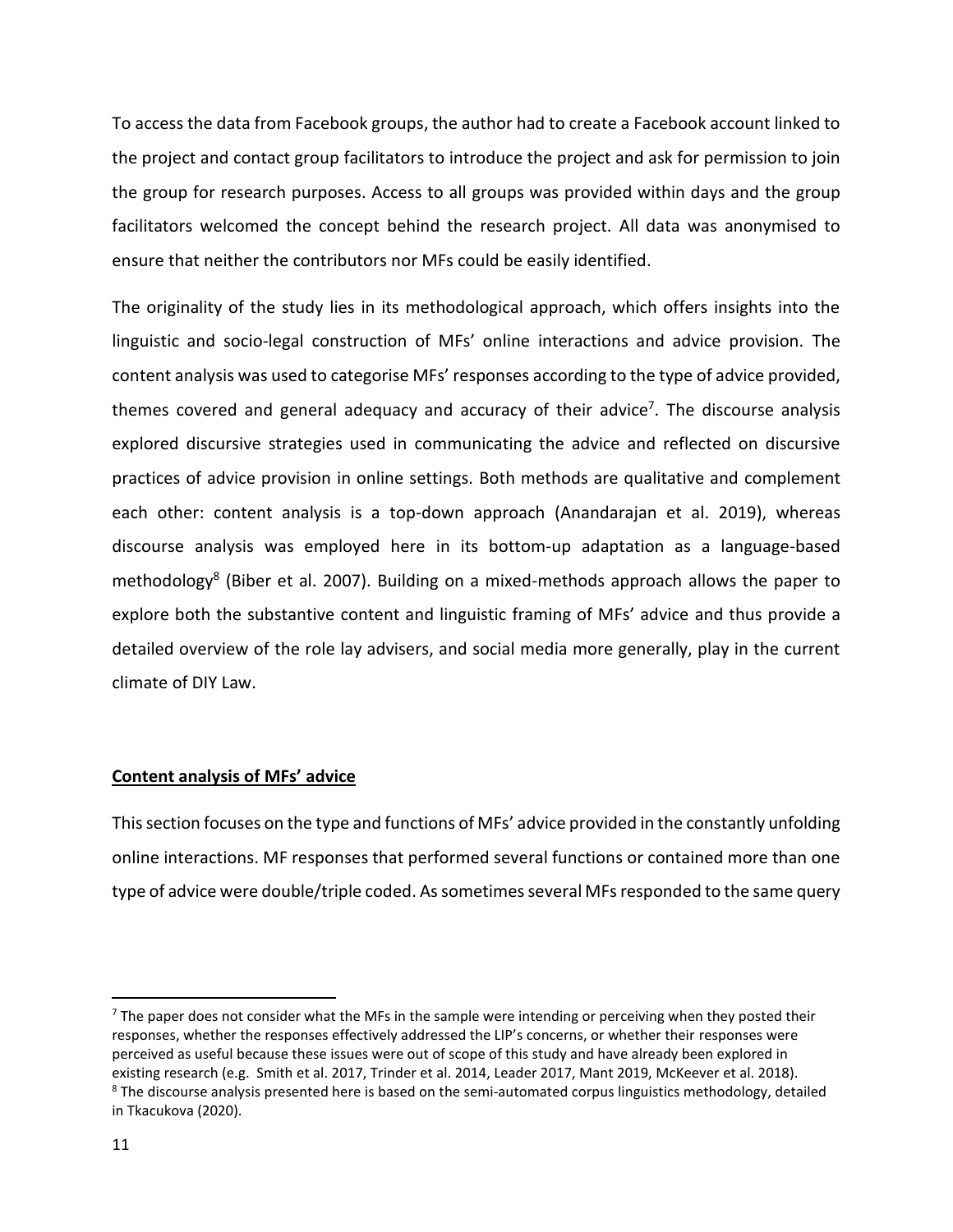or the same MF responded several times to the query, the number of responses is higher than the number of threads.

In Graph 1, the interpretation of responses as either procedural or legal depended on whether they were framed around rights and judicial decision-making principles (e.g. legal reasons to support an application to revoke a placement order) or referring to how certain steps could be completed in terms of court procedures (e.g. forms to be filled in by grandparents to gain leave of the court). Responses coded as 'other' often did not refer to a legal case or legal problem but to a more general problem, e.g. contacting Children and Family Court Advisory and Support Service (CAFCASS), social services for private family cases, after the case is closed.



Graph 1 shows the broad range of advice provided, including the high occurrence of procedural advice, in addition to legal advice. The importance of procedural advice has been emphasised by several studies (Sandefur 2015; Trinder et al. 2014, p.83), which found that previous experience and understanding of court procedures had a positive impact on the capacity to self-represent. MFs' advice also included signposting or promoting MFs' services, demonstrating their use of social media for marketing purposes. Examples include instances when MFs advised LIPs to contact either themselves or a specific MF directly. Overall, there are 30 instances of MFs signposting LIPs to specific MFs in their area or offering their own services (e.g. by asking LIPs to message them privately); by contrast, there are only three requests from LIPs to be privately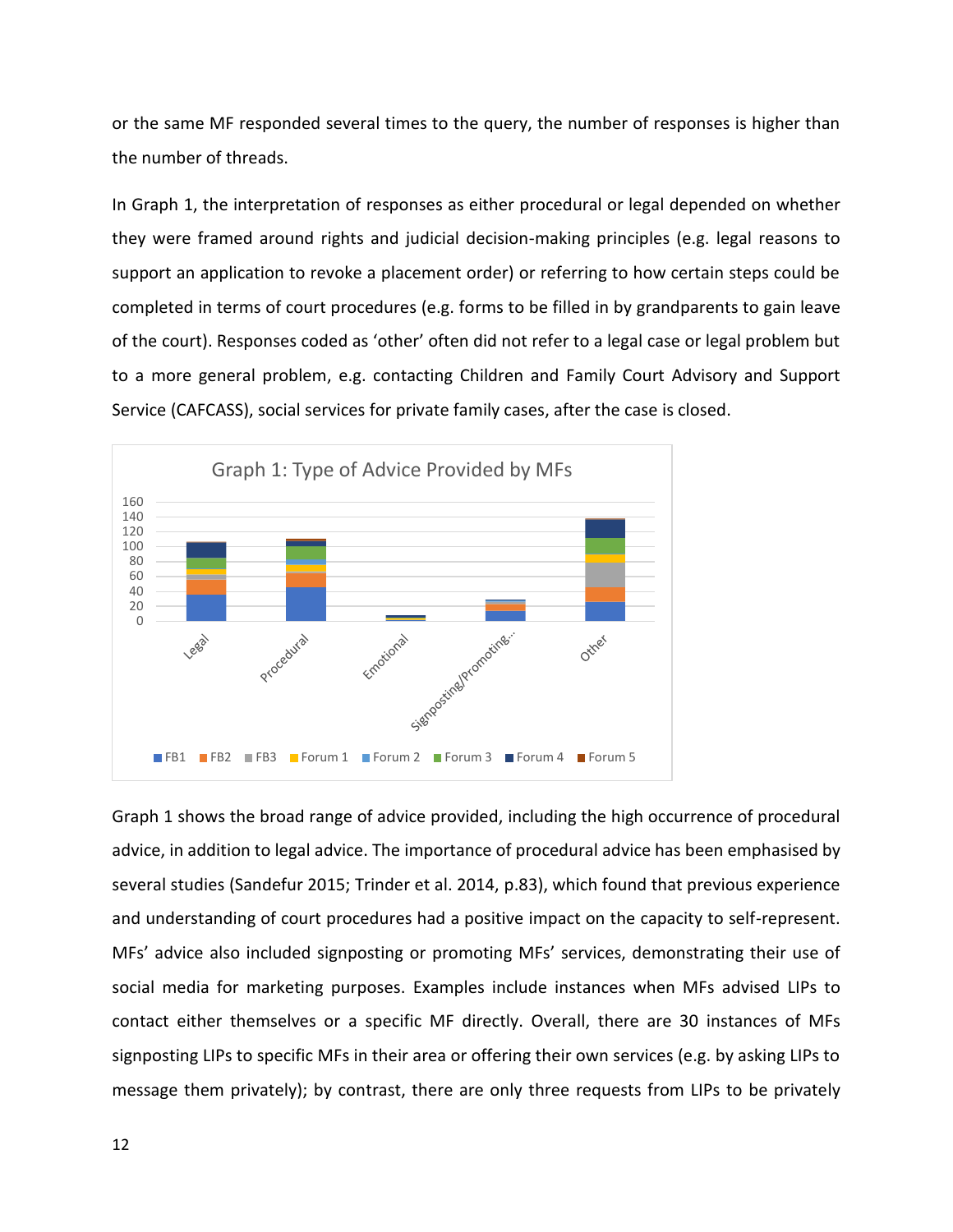messaged by MFs. There is also a noticeable absence of signposting to government or third-party sources of advice (e.g. AdviceNow guides). The following exchange between an MF and a parent illustrates this use of Facebook for marketing purposes: "there are a dozen or two lay practitioners here on this page helping parents such as yourself" (MFa5, professional MF). The MF further reveals specifically who can be contacted in the area while also saying that group administrators will be happy to support by "dispensing advice and guidance" and warning the poster that they "SHOULD ALWAYS ASK FOR REFERENCES [capitals as used in the original] when engaging with any practitioner including those in here". Another MF insists: "Please get some proper legal advice before deciding on your next step" and subsequently suggesting the LIP turns to "one of our many trusted McKenzie friends" (MFa8, administrator).

Graph 2 illustrates the complexity of functions MFs perform when responding to LIP queries on social media. The coding takes into consideration the main functions (e.g. signposting to services and providing legal or procedural advice/information) and additional ones (e.g. dealing with lawyers, signposting to MFs' services, encouragement, advising on communication in legal settings) as well as provides information on different stages of the proceedings (e.g. dealing with Social Services/CAFCASS, giving information on case papers, advising on court appearance). Given the categorisation criteria, the occurrence of individual sub-categories is not necessarily important as different categories can be combined (e.g. advice in relation to court appearance and case papers) or separated (e.g. LIPs' expectations in relation to court, Social Services/CAFCASS and the welfare of children), depending on the focus of the analysis. This finegrained categorisation indicates the type of guidance LIPs obtain in the analysed sample (what aspects court users need more guidance on) and highlights communication-related topics covered in such advice (e.g. what information court users need in relation to case papers or court appearance). The category 'other' encompasses MFs' responses to questions about dealing with institutions outside of legal proceedings (e.g. police, schools), their requests for clarification of the original queries (e.g. about the posters' stage of proceedings, or about the type of case the query is related to), and MF management of discussions (e.g. asking other posters not to provide legal advice unless they have legal qualifications, or explaining that judgemental posts are removed from forums).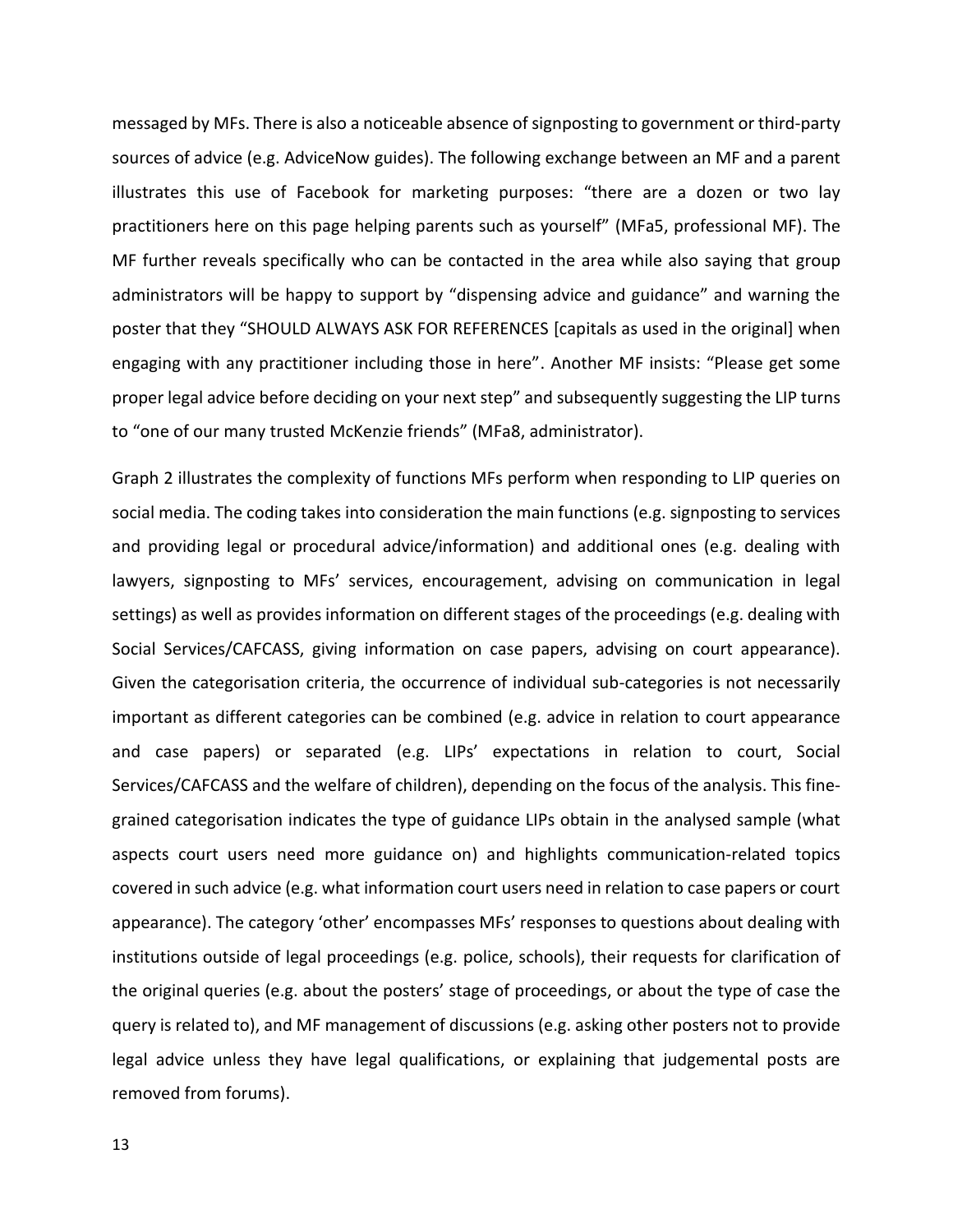

Finally, the below graph illustrates the quality of MFs' advice in terms of its tone and substance.



Around half of MFs' advice was categorised as problematic either due to its substantive content or linguistic framing, which reinforces some of the concerns highlighted by the studies discussed earlier (Legal Services Consumer Panel 2014; Trinder et al. 2014; Smith et al. 2017). Interestingly, linguistic framing or the combination of linguistic framing with substantive content (it was not always possible or even necessary to discern between the two types of problems as they often co-occurred) created problems more frequently than just substantive advice. It is worth noting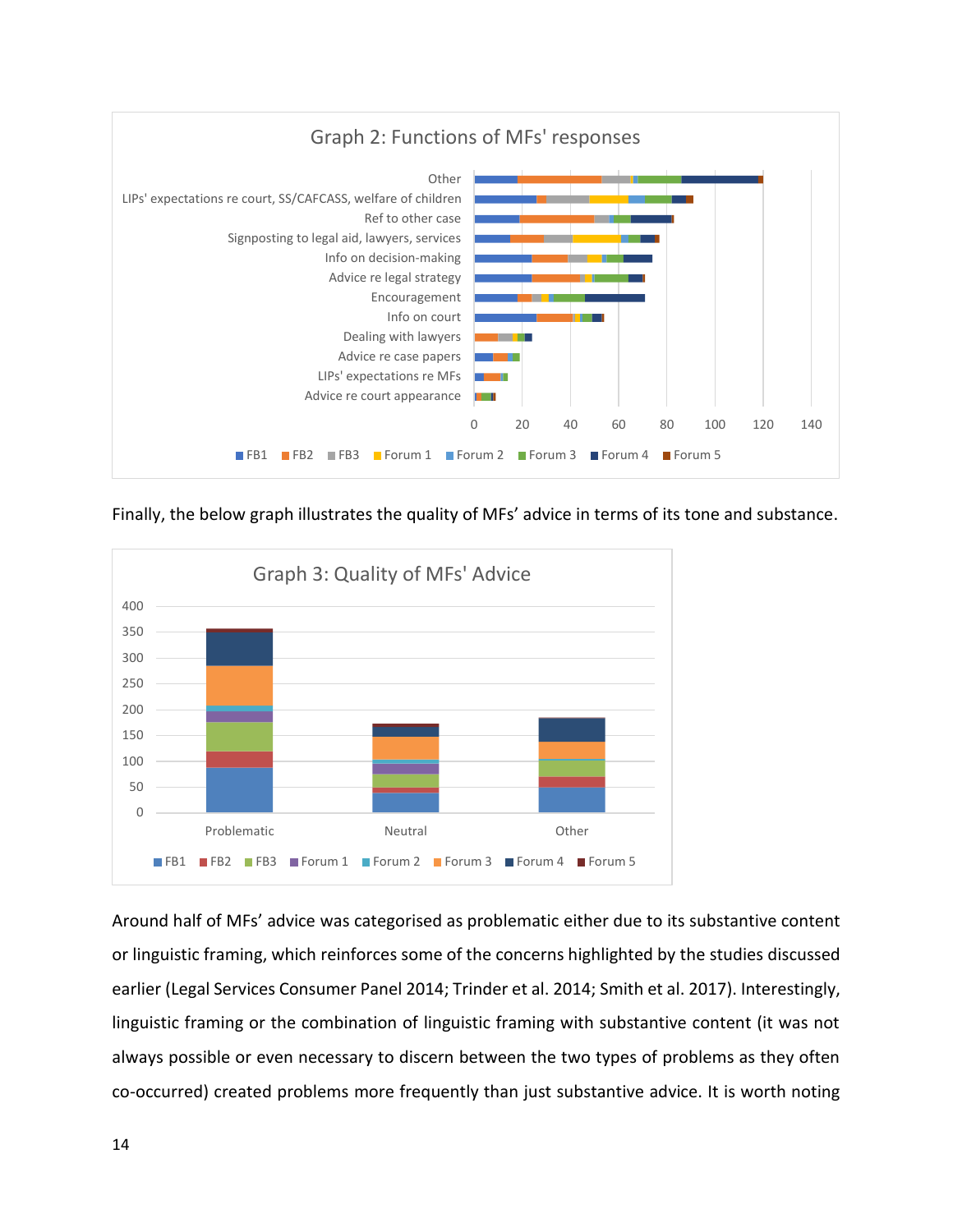the high proportion of procedural advice provided by MFs and the corresponding high number of responses related to CAFCASS and social services (Graphs 1 and 2). It is, arguably, easier to provide correct information and advice about procedures than about complex legal concepts and principles. The following section expands on the quantitative results, discussing specific examples of MFs' roles and reflecting on the quality of their advice in more detail.

### **Discussion of MFs' roles and quality of advice**

As shown in Graph 2, MFs play an important role in terms of assisting LIPs to navigate the family justice system, for example by managing expectations as to the role of courts and services (Example 1), explaining the practical implications of the concept 'welfare of children' (Example 2), and advising whether claims are worth pursuing (Example 3). By viewing these interactions through the lens of discourse analysis, it is possible to reflect on how this support relates to the linguistic features they use when engaging with LIPs. For instance, Example 1 delineates the cognitive frame within which parents' narratives are presented and interpreted during court proceedings:

Example 1 (FB1, MFa5, professional MF: in response to the question about what courts do if the resident parent moves away and the existing court orders cannot be followed any more): "You are essentially referring to anticipatory breaches of what was and what was before that. (…) The problems come from the way courts make decisions. Courts deal in matters of fact and points of law. Law trumps fact. The Judge will decide what is and will be lawful but knows nothing of the facts because they didn't live with you. CAFCASS are the agency employed by the courts to go forth and gather the facts that are relevant to the case and they will make recommendations to the court. The court in turn are conventionally bound to follow the recommendations made by CAFCASS unless compelling grounds are given not to. (…) Their [CAFCASS's] declared concerns are for the well being of the child regardless of the law. Thus in situations like this they will often say something along the lines of 'yes this may have been legally agreed or ordered but here and now the child is living here or there and we feel moving him or changing that would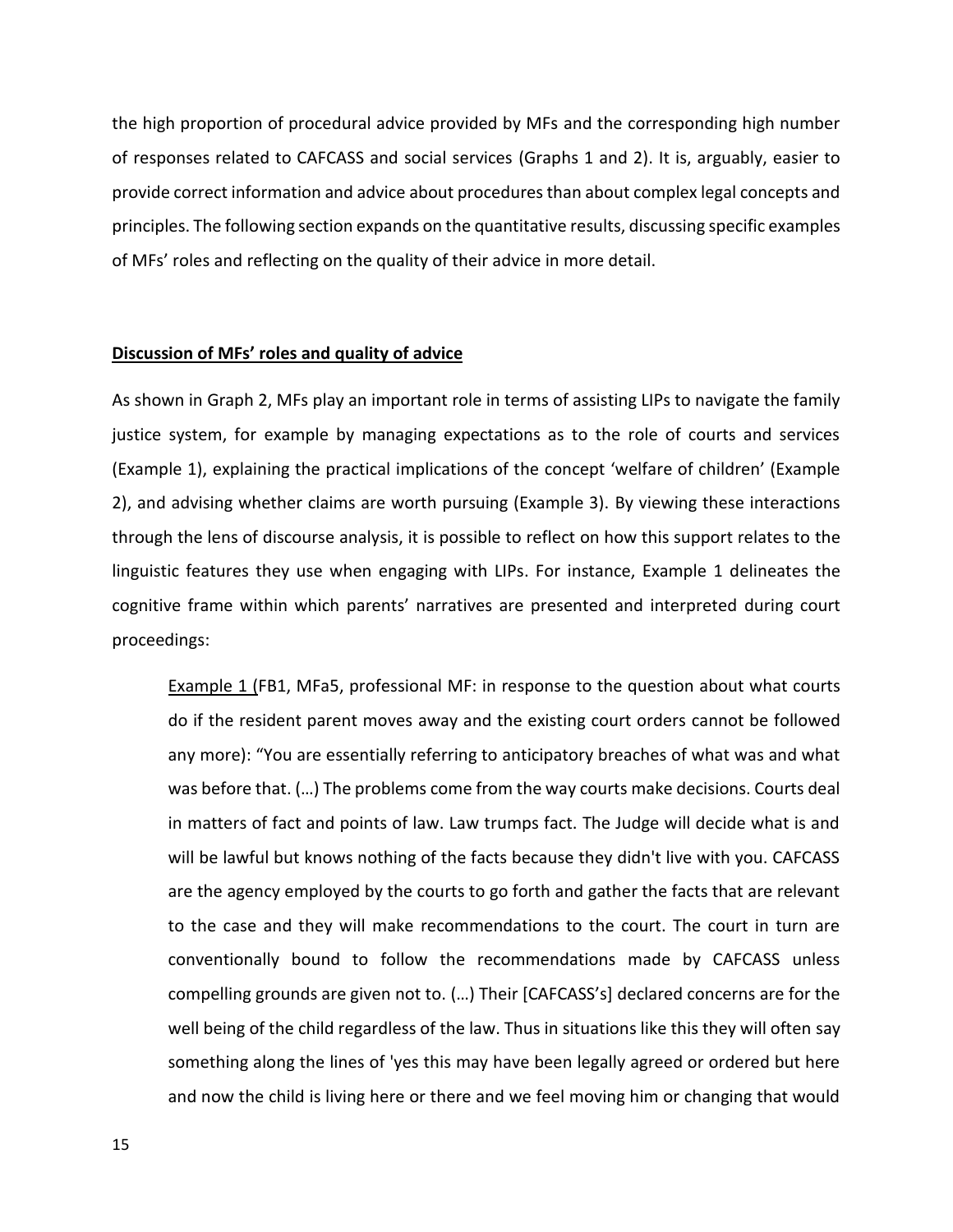be harmful'. (…) I cannot predict with any certainty what may unfold in your case but courts generally have scant regard for the significance and value of a father in the life of a child."

This response illustrates a close correlation between the content of the advice and linguistic framing. Firstly, the informal tone<sup>9</sup> of this clear explanation is paired with the experience and understanding of what the courts are "conventionally bound" to do and "would often say". So, on the one hand, the MF uses informal vocabulary ("trumps", "scant"), simple and short sentences ("Courts deal in matters of fact and points of law. Law trumps fact.") or short clauses in longer sentences reflecting the syntactic structure of spoken language as in: "The Judge will decide what is and will be lawful but knows nothing of the facts because they didn't live with you." On the other hand, there are several lexical clusters characteristic of professional legal discourse ("anticipatory breaches", "compelling grounds") as well as those which only adopt the lawyer-like tone ("conventionally bound", "declared concerns"). The seeming detachment of courts from parents' needs ("courts" co-occur with "problems" and "scant regard" within the same sentences) is juxtaposed with the MF's empathy for the "significance and value of a father in the life of a child". This sets up the dichotomy between 'them' (courts or social services) and 'us' (MFs sympathising with parents, or, in this case, specifically dads). An integral part of the MF's management of the parent's expectations is thus the construction of the MF image as both an expert and an ally. The following example also sets the parent's expectations in terms of social services' role, and, more importantly, the practical implications of the concept of the welfare of children, illustrating that MFs' procedural knowledge can be useful in supporting LIPs and preventing potentially vexatious behaviour (Sandefur 2020).

Example 2 (FB3, MFc1, ex-LIP: in response to the complaint about the actions of social services in relation to a partner with mental health issues): "Unfortunately they [social services] are not interested in yourself or your partner they are purely interested in the

<sup>&</sup>lt;sup>9</sup> It is important to note that grammar or spelling errors (e.g. 'turns') are common in informal communication modes, such as online groups/forums, and may be caused by the medium (e.g. typing on the phone) and thus cannot be conclusively linked to a sign of lower literacy or education attainment. It is more appropriate to evaluate professional writing standards based on the genres relevant to court proceedings, e.g. court correspondence, witness statements.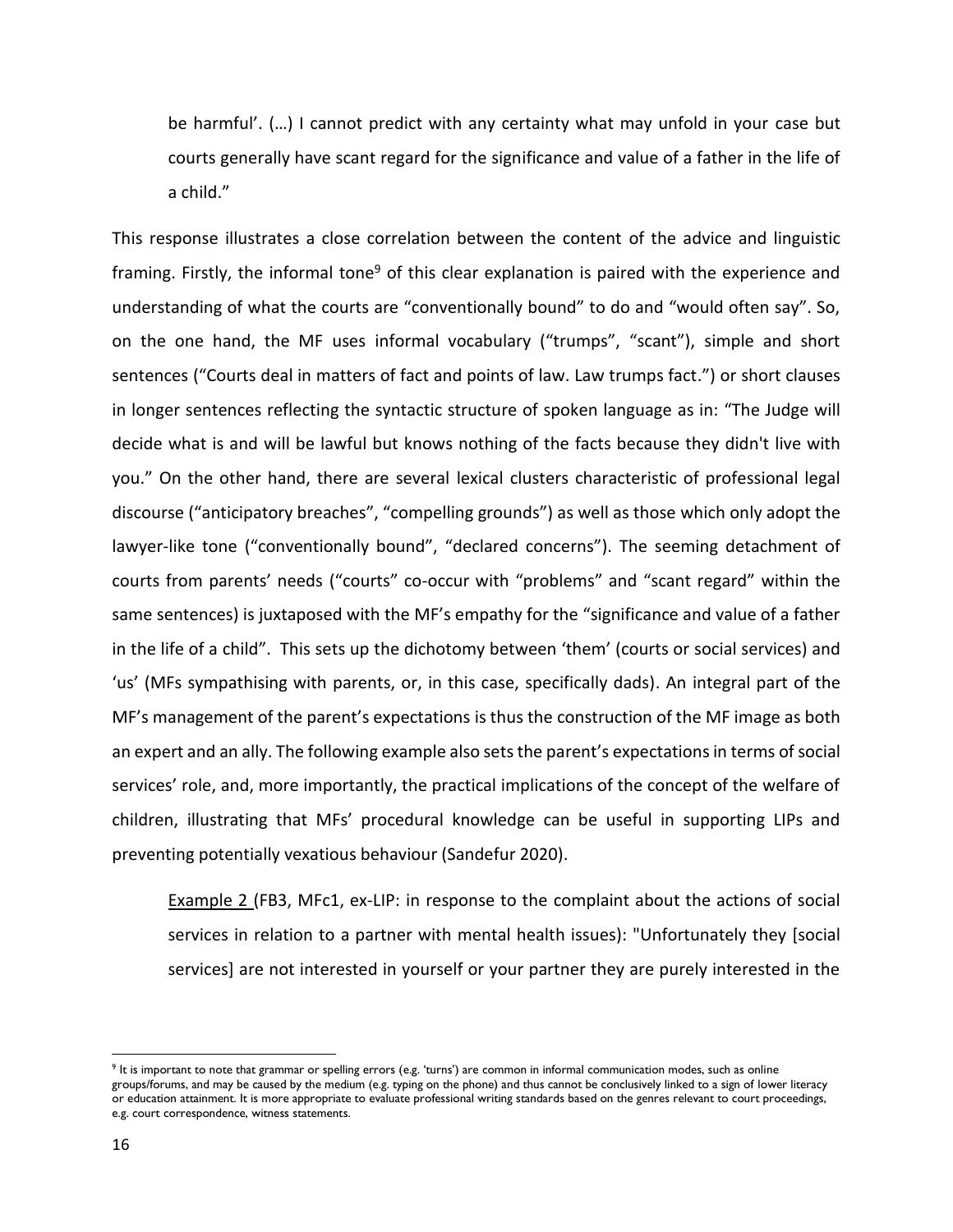children's welfare under section 8 amendments<sup>10</sup> 4 a person whom as responsible actions for a child and does not act when that child is [in] Danger is subject too a eight year mandatory prison sentence (…)The child's more important than you or your girlfriend sorry mate these are the facts."

The informal language use ("4" instead of 'for', "mate") alongside formal stylistic features ("children's welfare under section 8 amendments" or "subject too a eight year mandatory prison sentence" though note the misspelt words) make this message sound authoritative. The impoliteness strategy, or positive face threatening act (Brown and Levinson 1987), used here entails denying the wish of the addressee to be approved and liked by others ("not interested in yourself", "The child's more important than you or your girlfriend"); it is presented here as part of the function of social services, while the MF, as in Example 1, shows empathy with the parent ("unfortunately", "sorry mate") while also seeking to illustrate their knowledge of the system ("these are the facts").

The content of MFs' responses reframes LIPs' queries and presents the recontextualised concepts in informal language and tone, showing that there are no visible or implied status obstacles among MFs and LIPs, which helps MFs build rapport with potential clients. But the use of everyday language makes it more difficult to manifest the professional prestige and establish the much-needed 'expert status'. The latter qualities are displayed through frequent references to family case law (see Graph 2). These sometimes appear in the form of intertextual references: for instance, in response to a query about an accusation of an alleged drug use, one MF claims to use a citation ("To quote the then President of the Family Division 'many parents use cannabis that do not go on to harm children' Re: A (A Child) 2015 EWFC 11") and then interprets the quote by providing contextualised examples of harmful substance use ("parent smokes cannabis in a confined space causing the child to ingest the drug, they are inattentive because of drug use"). On other occasions, the MF expertise is illustrated through their procedural knowledge; for instance, clear instructions on how to deal with domestic abuse when the victim does not have

<sup>10</sup> Section 8 of the Children Act 1989 relates to residence, contact and other orders with respect to children (https://www.legislation.gov.uk/ukpga/1989/41/section/8). Note that due to the syntactic inaccuracy and spelling problems, it would be difficult to find the relevant part of the legislation.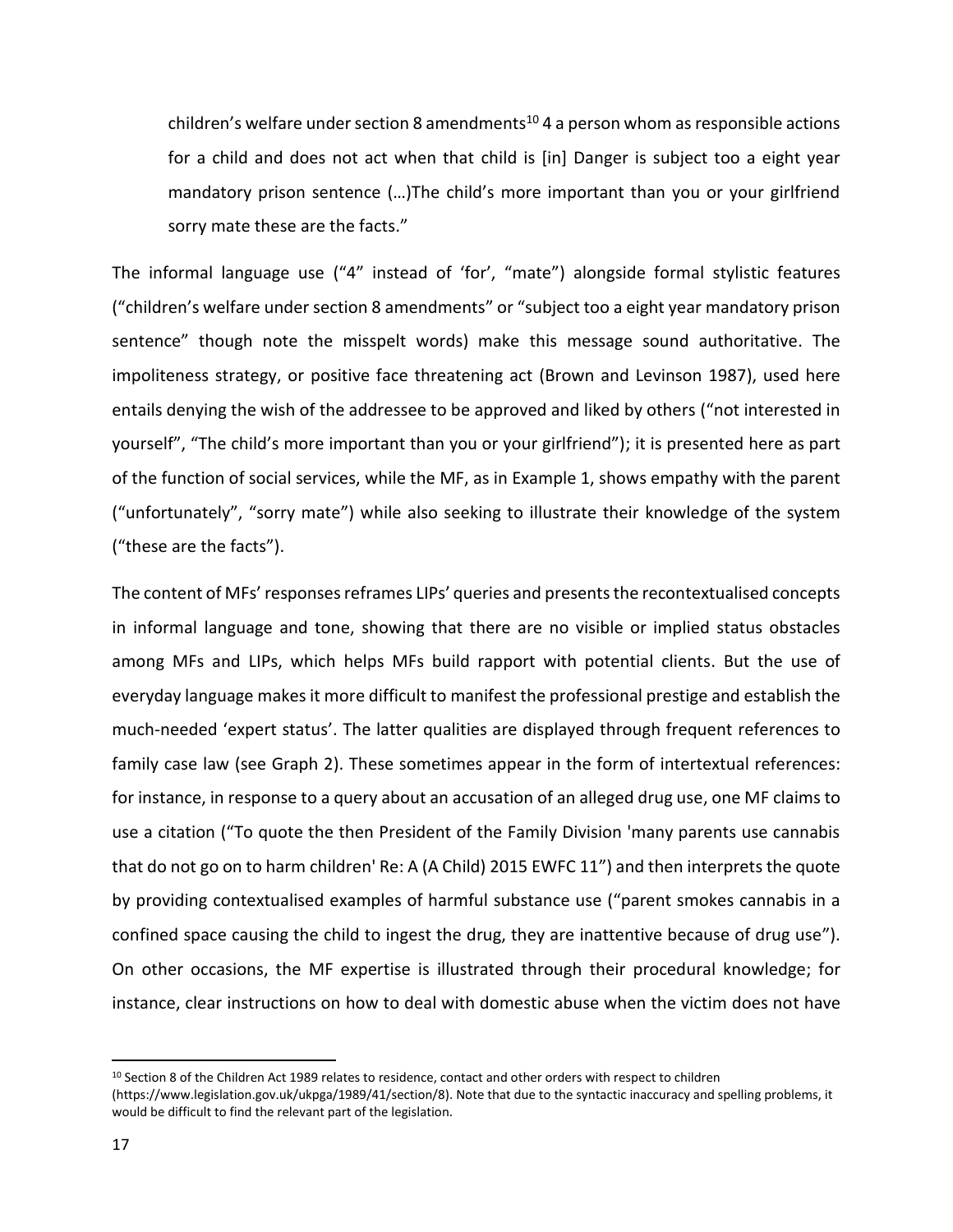where to live: "fill out a  $C1a^{11}$  emergency hearing application form and obtain an Occupation Order and Non Molestation Order appended with the power of arrest", and the advice on the timeline, "she can be heard the same day and have it enforced when she goes home". Identifying the right court forms is notoriously difficult for LIPs (Trinder et al 2014, Tkacukova 2016) and the procedural information on documentation and the purpose of hearings is the type of advice where MFs can potentially make a positive difference to the LIP experience (Sandefur 2020, Smith et al 2017). Sandefur (2015) found that lawyers' main contribution to case outcome was their extensive knowledge of procedures rather than substantive law and Williams (2011: 7) concludes that the presence of a lay representative familiar with procedures may be as effective as representation by a professional.

An inherent part of procedural knowledge is the understanding of how to narrate a story throughout court proceedings (Tkacukova 2016). The following example illustrates how the information provided by the MF is meant to support decision making and devise the legal strategy in relation to how/what/when to communicate to CAFCASS, courts and social services:

Example 3 (Forum 3, query on how to approach an upcoming CAFCASS interview due to concerns that the baby daughter is in her mother's care, but step brother displays alleged violent behaviour): "With Cafcass - focus on being a Dad to your daughter and why you think it's important to see her regularly (ie to grow up having love and time with both parents). Keep it child focused - ie the best interests of the child are to have time with both parents and for parents to attempt successful co-parenting. You could try mentioning some positives first - eg your ex and you have reasonable communication but can't agree on a regular schedule or whatever. I think if you are going to mention some concerns you need to have evidence - or it may come across as trying to undermine the Mother. Usual advice is don't say anything negative about the ex (or they label you). (…) only mention evidential facts. The bruise on your baby's leg - if you have no evidence I would not mention it at this stage if you have mentioned social services involvement

 $11$  The court form C1a elicits information about harm already suffered or at risk of suffering by the applicant or children or, alternatively, to respond to allegations. Occupation Orders restrict rights to occupy the matrimonial home; Non-Molestation Orders prohibit an abuser from threatening/intimidating/harassing the victim.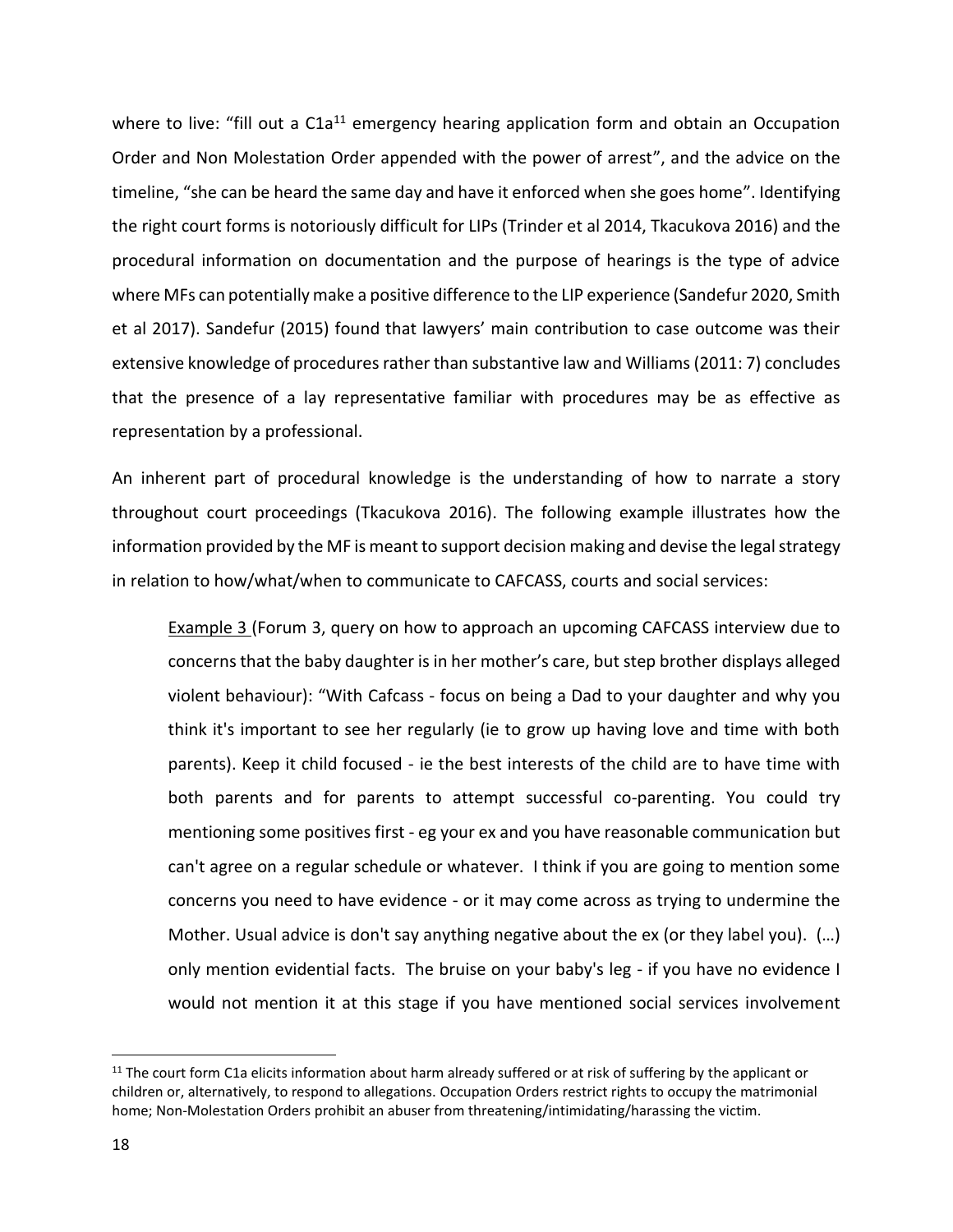already. If there is later a report to or investigation by social services relating to this then you can email it.

What you are trying to do is get a court order for regular time with your child. Courts only work with evidence regarding welfare issues - anything else is classed as mud-slinging or he said/she said. They are not there to judge who is the best parent."

The occurrence of only a few instances of hesitation ("you could", "I think") alongside multiple imperatives ("focus", "keep", "don't say", "only mention") indicates the authoritative tone of the response. The MF is, nonetheless, unnecessarily categorical about the bruise without eliciting more information – they state that it may be necessary to report the bruise to the GP or police, but do not enquire about the circumstances or any evidence in relation to the incident. Their tone may therefore discourage the LIP from raising this point with CAFCASS. Furthermore, the MF provides a clear conceptual frame for the main focus of the LIP's narrative by discussing specific communication and narrativisation strategies (how to keep communication with CAFCASS child-focused and how to include "evidential facts"), so that the parent could avoid being "labelled" for potential "mud-slinging or he said/she said". While this is clearly useful in helping parents to understand the role of CAFCASS and social services, coaching parents on what to say can be unethical. According to the Solicitors Regulation Authority Code of Conduct<sup>12</sup>, this advice could be in breach of the following two principles: the principle of upholding the rule of law and the proper administration of justice and the principle of acting with integrity. Melville (2017: 163) found that MFs linked to father rights groups (FRGs) tend to coach their clients on what to say to CAFCASS and although they promote shared parenting or co-parenting, the focus is on fathers' rights instead of the paramount principle of the child's best interest. The conflation of children's and father's rights is one of the discursive strategies used by FRGs to enhance the credibility of their cause (Kaye and Tolmie 1998); FRGs are often driven by the destructive incitement and confrontational litigiousness, demanding formal equality over constructive approaches to positive parenting or interest in the well-being of children (Flood 2010).

<sup>12</sup> https://www.sra.org.uk/solicitors/standards-regulations/code-conduct-solicitors/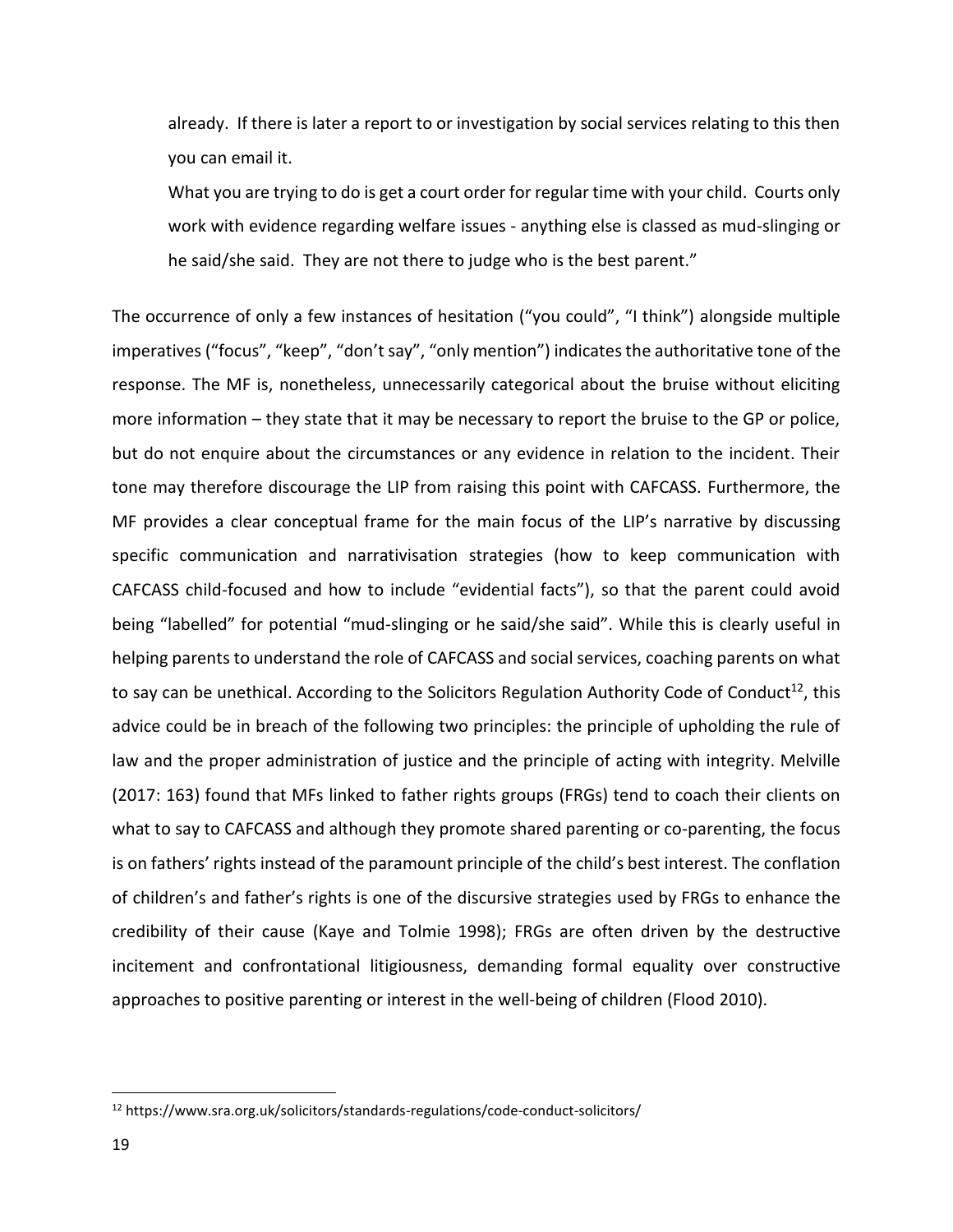In sum, Examples 1-3 illustrate that MFs have a unique position on social media targeted at LIPs: they fulfil the role of knowledgeable lay experts who are outside the system and yet understand court requirements as well as LIPs' needs and can provide tailored information and expert knowledge in a comprehensible manner; this duality was observed across the wide range of MFs (ex-lawyers, ex-LIPs, professional MFs and those MFs who run the forums/groups). MFs' professional image is conveyed by adopting a powerful language style (Conley et al. 2019) characterised by linguistic features which imply criticism of the legal system (hence the 'antisystem' or an 'outsider' projection), but which also suggest discursive competence within legal settings. The distinctive communicative function of MF responses (and thus the selling point of MFs' services) is rooted in their potential to empower LIPs to actively participate in the legal discourse by providing specific advice on what to mention in different communicative situations (e.g. when talking to social workers or appearing in court) and by contextualising the speech events within legal settings (e.g. the relationship between CAFCASS and courts). The anti-system stance, however, undermines the usefulness of many MFs' responses.

The heterogeneity of MFs' expertise, skills and understanding of law can be revealed via a more detailed analysis of the linguistic framing and substantive content of their advice. The following discussion illustrates some of the typical responses which were coded as problematic (see Graph 3). It is often the linguistic framing of advice that undermines its usefulness, especially if the advice contains explicit and/or implicit criticism of the justice system (Tkacukova 2020). Sometimes the criticism was directed towards courts because their institutional role empowers them to exercise control over the parent/child relationships (e.g. Example 1); alternatively, the justice system was linked to the perceived bias towards mothers (e.g. Example 1).

Most of the criticism was directed towards CAFCASS and social services workers: "Don't engage with them and make sure you have an advocate with you at all times. Social Worker may try to distort evidence so don't let them!" (MFb7, Facebook 2) or "Truth no matter what many many Caffcass reports are wrong many contain falsehoods or the INTERPRETATION of caffcass don't do as they do & sweep truth under the carpet xx" (MFa8, Facebook 1). While making derogatory comments about social workers ("not every social worker in the country are corrupt just a said few and of course there's a lot of inexperienced workers too"), another MF discouraged a LIP

20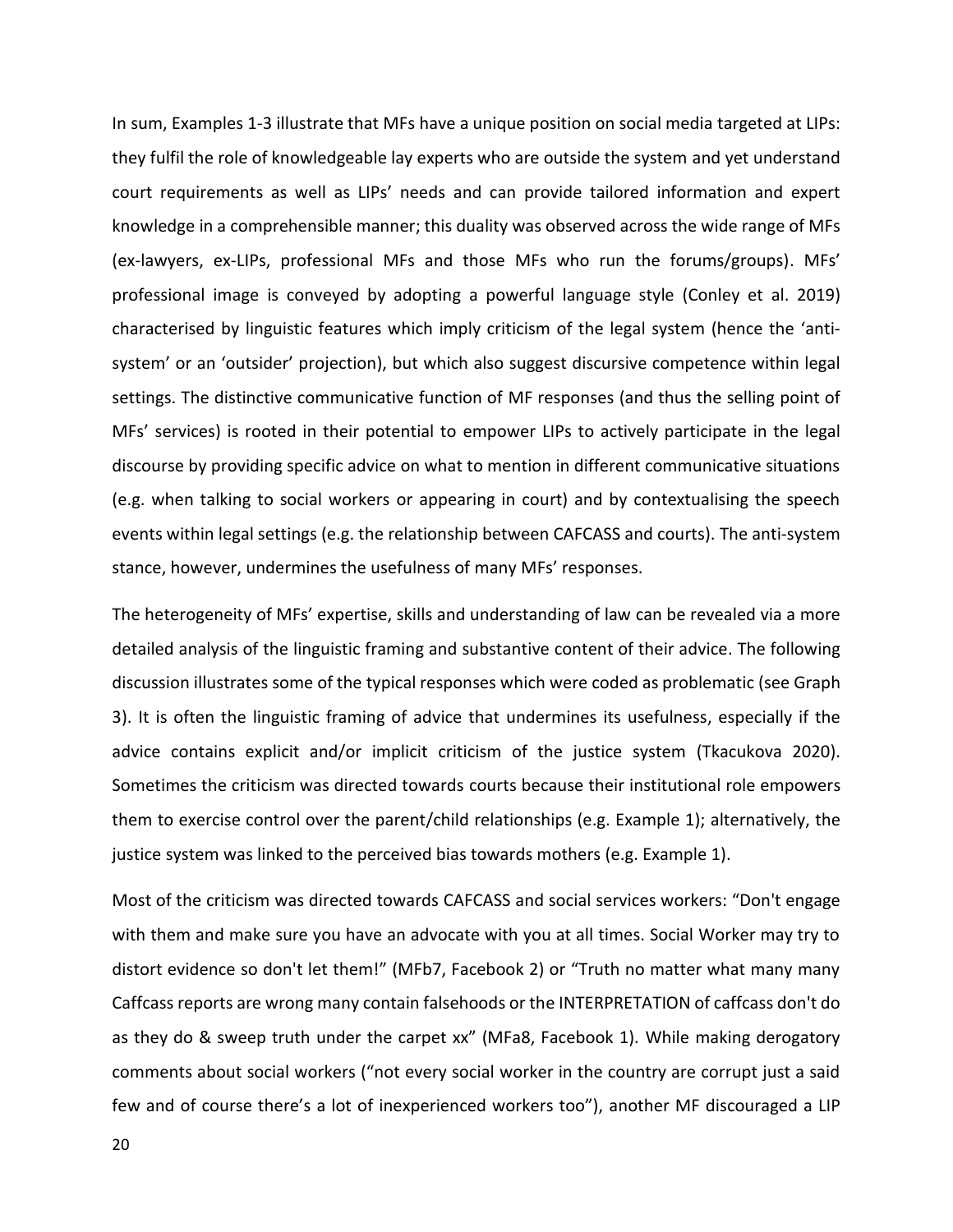from engaging with social services: "they are voluntary you do not need to engage with them !!!!" (MFc1, Facebook 3). Such comments do not only instil distrust in the system, but also potentially discourage LIPs from engaging effectively with court processes (Tkacukova 2020). By contrast, lawyers tend to encourage vulnerable clients to engage with social services as this shows their commitment to their children before the court and, if necessary, makes it possible to challenge the social worker's narrative during cross-examination and thus provides a mechanism for their clients to cope with difficult circumstances, irrespective of the case outcome (Masson 2012).

Occasionally, the linguistic framing of MFs' responses was not conducive to supporting an amicable relationship among parents or among parents and children, possibly inspired by the FRGs' confrontational approaches to post-separation litigation (Flood 2010). Examples include an MF supporting a dad by criticising the mum and thus failing to prioritise smoother postseparation parenting: "the softly softly approach doesn't work with these people. They think they're the centre of their children world just because they physically gave birth" (Forum 3). Another instance of unnecessarily complicating relationships without taking into account children's wishes is illustrated in the response to a query about whether social services could prohibit parents from having photos of their children: "The original question is whether you (…) can ask for a child already adopted for new pictures. That answer is no. However, if you have pictures of them in your possession already then you can post them all over Facebook providing there is no court order not to do so" (MFb1, professional MF, Facebook 1). The inflammatory comments and non-conciliatory tone of some advice was clearly against the traditionally nonadversarial character of family proceedings in which the paramount principle is the welfare of the child.

From the point of view of substantive content, many of MFs' responses provide helpful guidance. Only some responses from several MFs contained advice which would obstruct justice and put children at risk. For instance, the MF who presented themselves as an ex-lawyer in one of the posts advises the parent not to disclose crucial information to social services: "if you have been diagnosed with a serious illness, try to ensure the SS don't find out" (MFb6, ex-lawyer, Facebook 2). In another thread, the same MF posted an equally dangerous advice in response to a query

21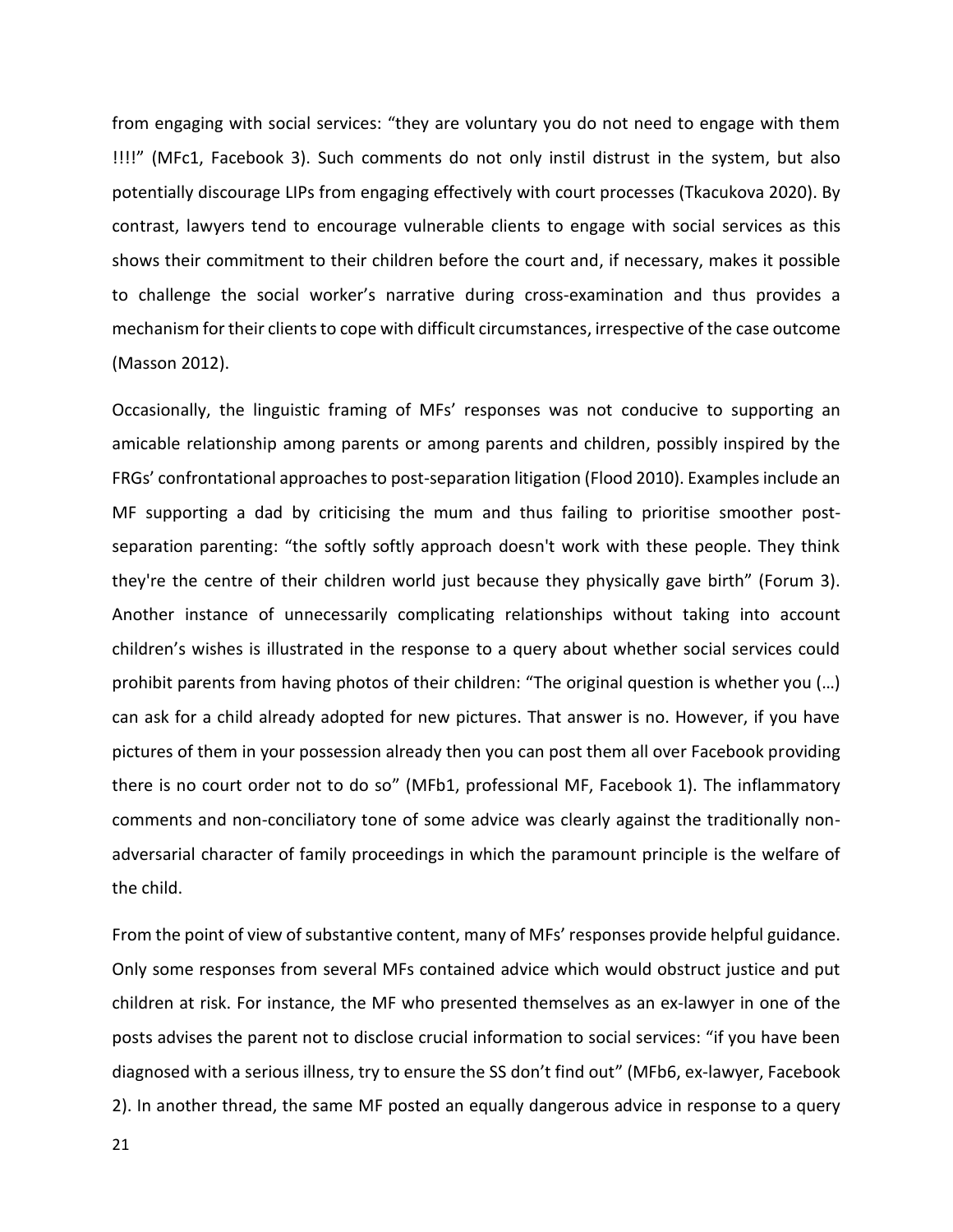about foster care arrangements: "Parents should get their children out of the country as soon as it becomes possible, and then what are the laws to bring them back?" (MFb6, ex-lawyer, Facebook 2).

The main issues in relation to content were, nonetheless, linked to inaccuracies and incompleteness of responses rather than attempts to obstruct justice. The deficiencies in advice were thus predominantly grounded in the lack of legal expertise or procedural knowledge. One frequent issue seemed to be related to the common confusion between criminal proceedings, public family law proceedings and private family law proceedings. For example, one MF, an ex-LIP (MFb3, Facebook 2), mistook a public family matter for a private one and advised the LIP to complete the wrong court form ("a C2 under PART 25<sup>13</sup>"). Similarly, two other MFs (MFa17 and MFa8, Facebook 1) within the same thread failed to acknowledge that the police can stop contact between partners or parents and children by issuing, for instance, a Domestic Violence Protection Notice (this can be followed by a Domestic Violence Protection Order and potentially a Restraining Order as a result of criminal proceedings). This points to the general unfamiliarity of MFs with the police and criminal court equivalents to protective measures issued by civil courts. The third MF in the same thread (MFa9, moderator, Facebook 1) wrongly presumed that the same judge would be presiding over criminal proceedings and private family matters; furthermore, the advice failed to draw the parent's attention to the variation in judicial approaches.

Most of the misleading advice provided by MFs could, in practical terms, lead to confusion as to relevant court processes and procedures or set unrealistic expectations. For instance, MFc1 (Facebook 3) was not aware that parenting assessments and capacity assessments are different types of assessments. Similarly, the advice to promptly submit "an application in to the local court this afternoon to Discharge the Placement Order" (MFb5, Facebook 2) would require sufficient evidence of change in circumstances in order for it to be successful, yet this was not highlighted in the response. It would also be unrealistic to expect that, as stated by MFc1 (ex-LIP, Facebook

<sup>13</sup> The court form C2 is used to apply for orders (or to be joined as a party) in existing private family proceedings. PART 25 refers to rules in relation to experts and assessors in Family Procedure Rules (https://www.justice.gov.uk/courts/procedurerules/family/parts/part\_25).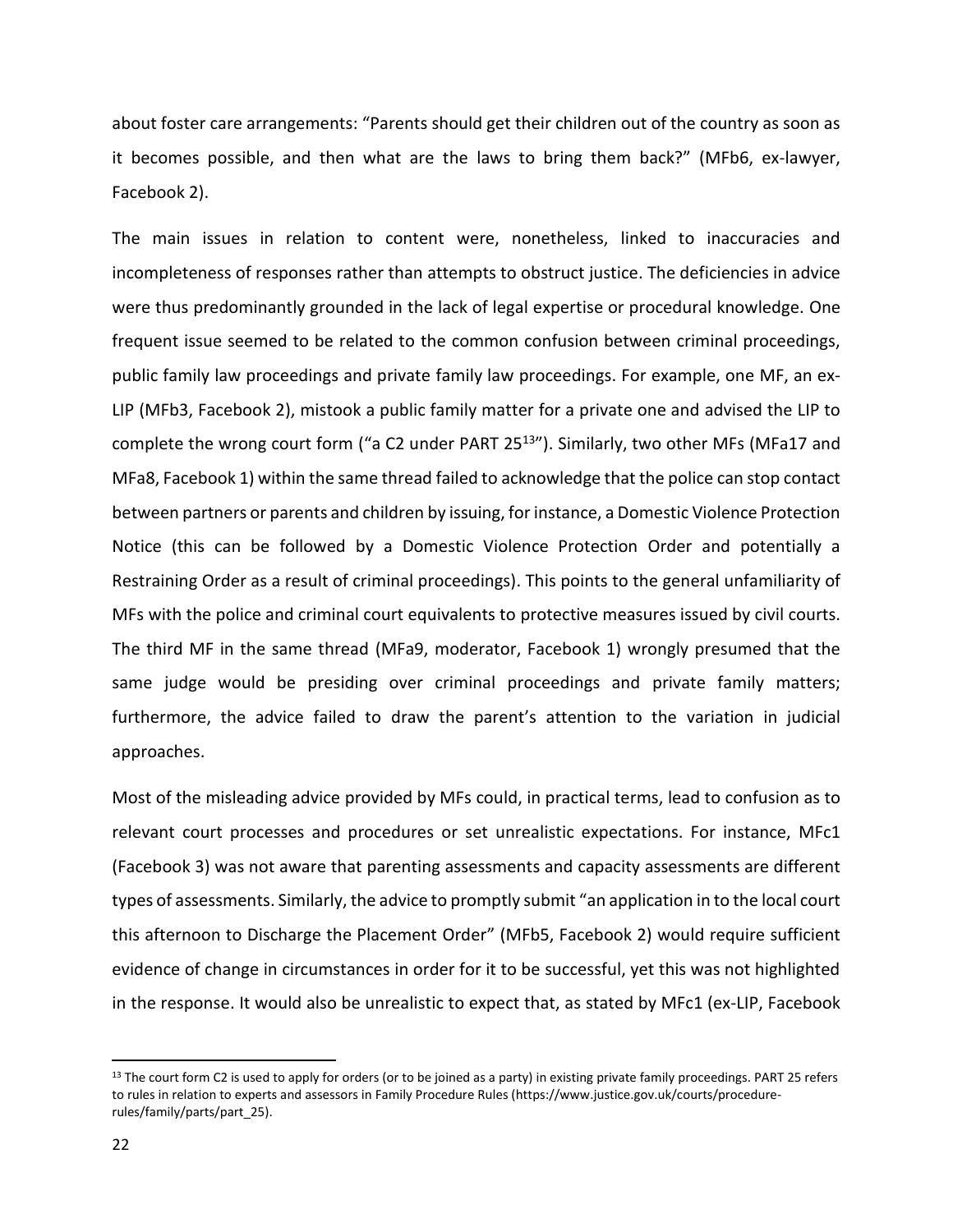3), a negative parent assessment "doesn't mean they are taking your children it means there's areas for improvement x" as the assessment would likely have an impact on the court decision or at least the interim orders.

Overall, the results of the study show that, within the diminished context of family law advice in England and Wales, there is a wide range of functions being performed by MFs in online spaces, including several of those which would have traditionally been performed by legal aid lawyers, such as managing expectations and advising on options available (Ingleby 1992; Eekelaar et al. 2000). Approximately a third of the MFs' advice was accurate and fully addressed LIPs' queries. The advice coded as problematic was mainly due to linguistic framing of such advice or due to the misleading content which could potentially confuse LIPs or alter their expectations as to the timeline or achievable remedies. In fitting with the findings of earlier studies, the advice which was clearly obstructive and dangerous was very rare and tended to be provided by a minority of MFs.

#### **Conclusion**

Using empirical data based on MF-LIP online interactions, this article has contributed an original insight into the role and quality of family law advice provided by MFs in online spaces. One shared feature of MFs' responses is that their advice is pitched in an informal and accessible way. Balancing out everyday language use with the need to demonstrate professional expertise in law and court procedures, MFs position themselves as LIPs' entrusted allies, who are 'outsiders' with the expertise of 'insiders', allowing their clients to experience both worlds without artificial status barriers. The discursive proximity to LIPs, alongside the interactive format of online groups, enable MFs to create a sense of online community which supports the users and provides advice and information that may otherwise be difficult to access elsewhere, i.e. the advice which is contextualised and tailored to individual needs (Tkacukova 2020).

What stands out in the data is that MFs seek to manage LIPs' expectations as to law, social services and courts and in doing so, they help LIPs frame their narratives within the relevant legal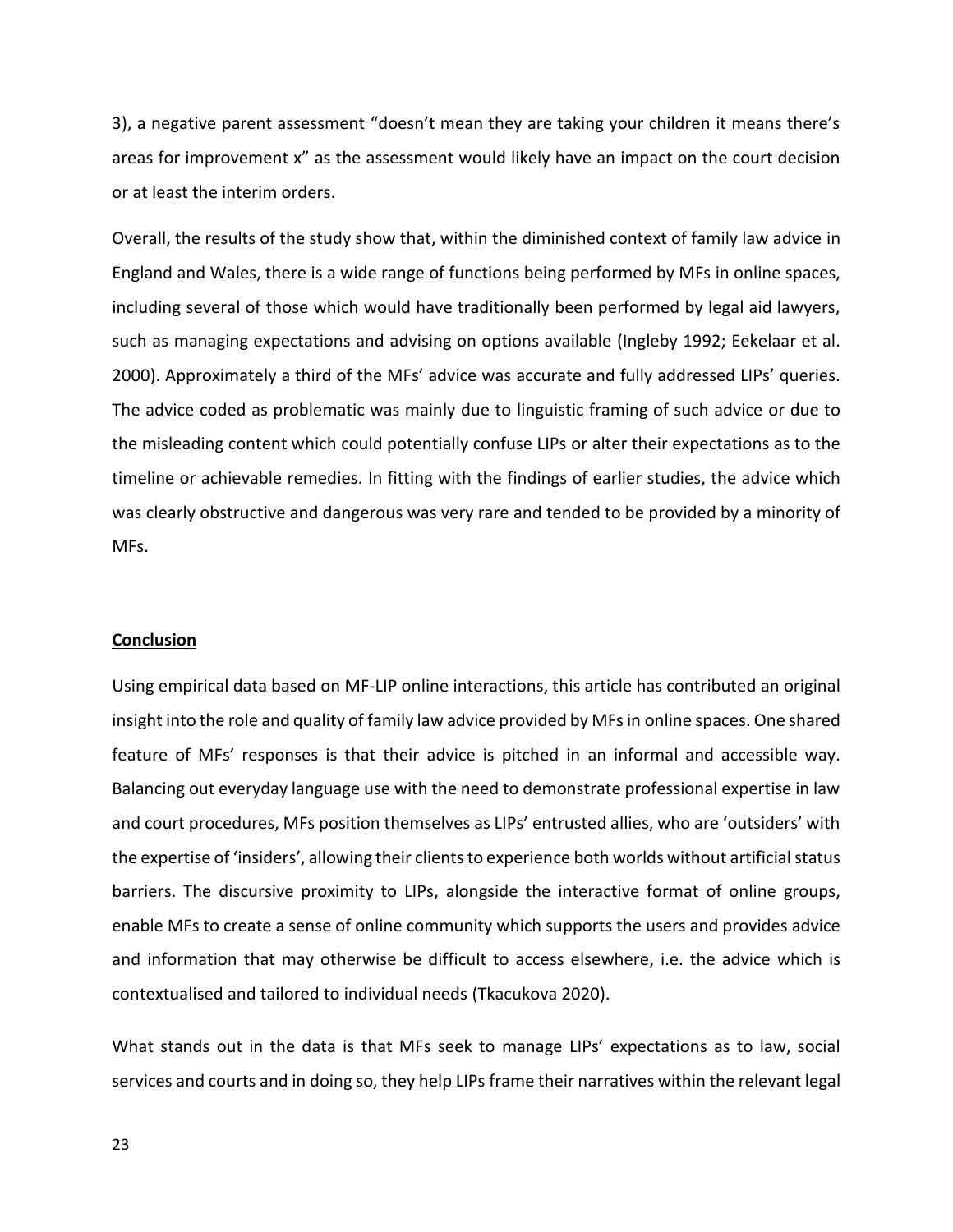concepts. Although only a minority of responses from very few MFs presented a concern due to the obstructive nature of their advice, there were some responses containing misleading information as to procedures or law. The root of most of the problematic advice was linguistic framing, which implicitly or explicitly criticised the justice system, courts, the legal profession, social services and CAFCASS.

The contributions of this article are of significance for both policy reform and the development of future research in other jurisdictions. The existing literature already clearly shows that LIPs benefit from the support of intermediaries who can translate the law for them (Sandefur 2020, Law Commission of Ontario 2013), and this article reiterates that such lay advisors are now playing a central role in providing advice and support to communities who cannot afford to instruct lawyers privately. In the absence of legal aid advice or other affordable options, LIPs are increasingly seeking support in relation to their family law problems in online spaces. Taking regulatory approaches which position lay advisers as external to the legal system fail to recognise this current reality. Bringing MFs within the constraints of institutional remit and standardizing the quality of their services through required training and proven expertise could offer a more reliable advice option for LIPs and will most likely address the linguistic framing of MFs' advice (e.g. 'outsiders' or 'anti-system' perspectives), though the gendered angle or FRG-related views are unlikely to disappear from social media and need to be addressed via public legal education initiatives. More broadly, this article also shows that online spaces require further investigation due to their potential impact on how the wider public perceives the justice system.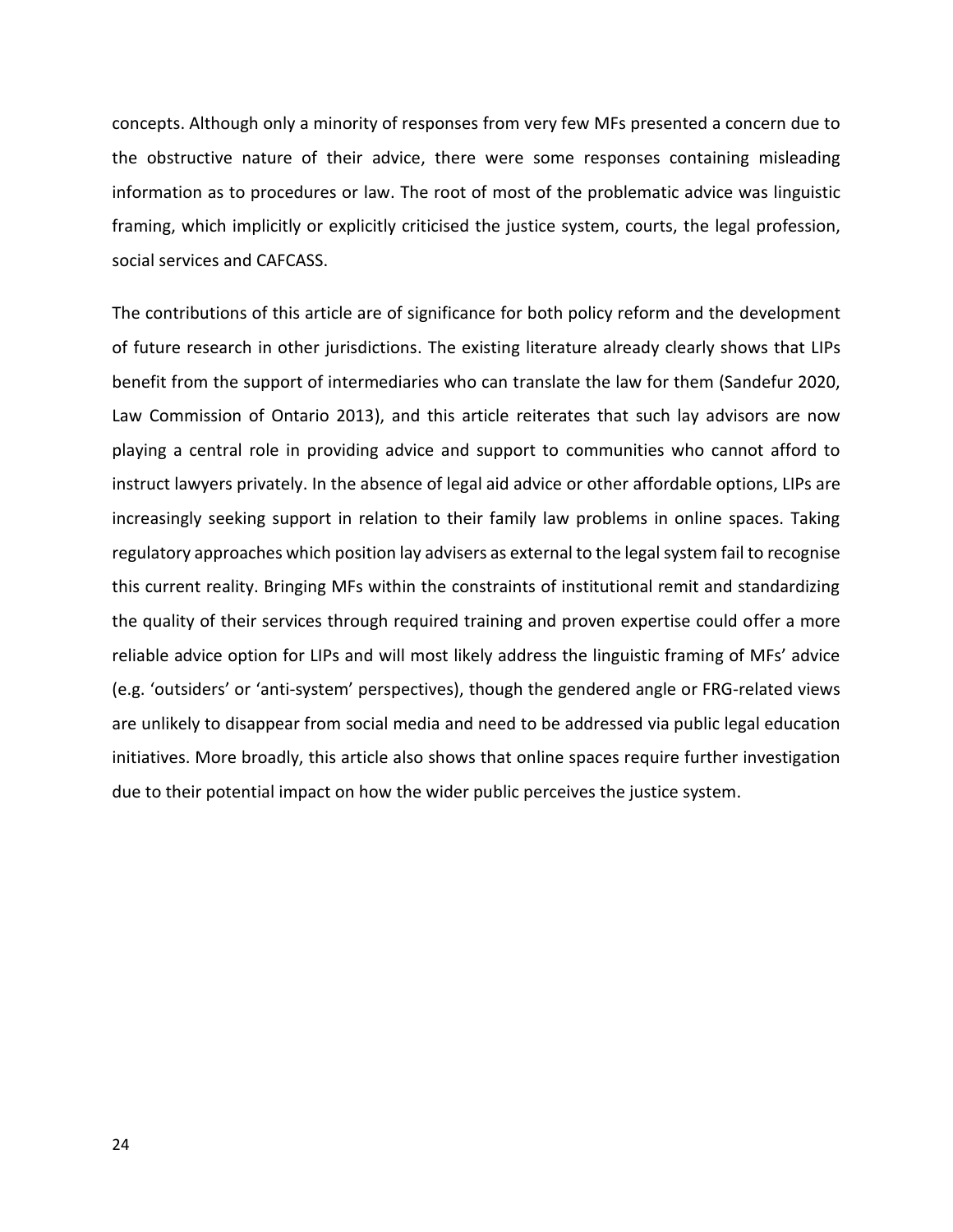# **Bibliography:**

- Anandarajan, M., Hill, C. and Nolan, T. (2019). The fundamentals of content analysis. In *Practical Text Analytics* vol 2. Springer, Cham.
- Assy, R. (2011). Revisiting the Right to Self-Representation in Civil Proceedings. *Civil Justice Quarterly 30*: 267-282.
- Barlow, A., Hunter, R., Smithson, J. and Ewing, J. (2017). *Mapping Paths to Family Justice: Resolving Family Disputes in Neoliberal Times.* London: Palgrave.
- The Bar Council (2016). *Bar Council Response to the Reforming the Courts' Approach to McKenzie Friends Consultation Paper*. London: The Bar Council.
- Barry, K. (2019). McKenzie friends and litigants in person: widening access to justice or foes in disguise? *Child and Family Law Quarterly*, 31(1): 69-90.
- Bhatia, V.K. (1993). *Analysing genre: Language use in professional settings*. London: Longman.
- Bhatia, V.K. (2004). *Worlds of written discourse: A genre-based view*. London: Continuum.
- Biber, D., Connor, U. and Upton, T.A. (2007). *Discourse on the move: Using corpus analysis to describe discourse structure*. John Benjamins Publishing.
- Conley, J. M., O'Barr, W. M., & Riner, R. C. (2019). *Just words: Law, language, and power*. University of Chicago Press.
- Economic Insight Limited, (2016). *Unregulated Legal Service Providers: Understanding Supplyside Characteristics.* A report for the Legal Services Board. London: Economic Insight Limited.
- Flood, M. (2010). "Fathers' rights" and the defense of paternal authority in Australia. *Journal of Family Studies* 18(2-3): 235-345.
- Greacen, J.M. (2014). Self‐represented litigants, the courts, and the legal profession: Myths and realities. *Family Court Review* 52(4): 662–669.
- Grieshofer, T., Gee, M., and Morton, R. (2021). The Journey to Comprehensibility: Court Forms as the First Barrier to Accessing Justice. *International Journal for the Semiotics of Law.* https://doi.org/10.1007/s11196-021-09870-6
- Herring, S. C. (2012). Grammar and electronic communication. *The Encyclopedia of Applied Linguistics*, 1-9.
- Kaganas, F. (2017). Justifying the LASPO Act: authenticity, necessity, suitability, responsibility and autonomy. *Journal of Social Welfare and Family Law*: 39 (2), 168-188.
- Kaye, M. and Tolmie, J. (1998). Discoursing dads: The rhetorical devices of fathers' rights groups. *Melbourne University Law Review* 22: 162-194.
- Laster, K. and Kornhauser, R. (2017). The Rise of 'DIY' Law: Implications for Legal Aid. In: A Flynn and J Hodgson (eds), *Access to Justice and Legal Aid*. London: Bloomsbury, 123-141.
- Law Commission of Ontario (2013). *Increasing Access to Family Justice through Comprehensive Entry Points and Inclusivity* (Toronto, Law Commission).
- Lee, R. and Tkacukova, T. (2017). *A Study of Litigants in person in Birmingham Civil Justice Centre*. Birmingham: CEPLER Working Paper Series 02/2017.
- MacFarlane, J. (2013). *The National Self-Represented Litigants Project: Identifying and Meeting the Needs of Self-Represented Litigants: Final Report*. British Columbia.
- Maclean, M. and Eekelaar, J. (2019). *After the Act: Access to Family Justice After LASPO*. Oxford: Hart.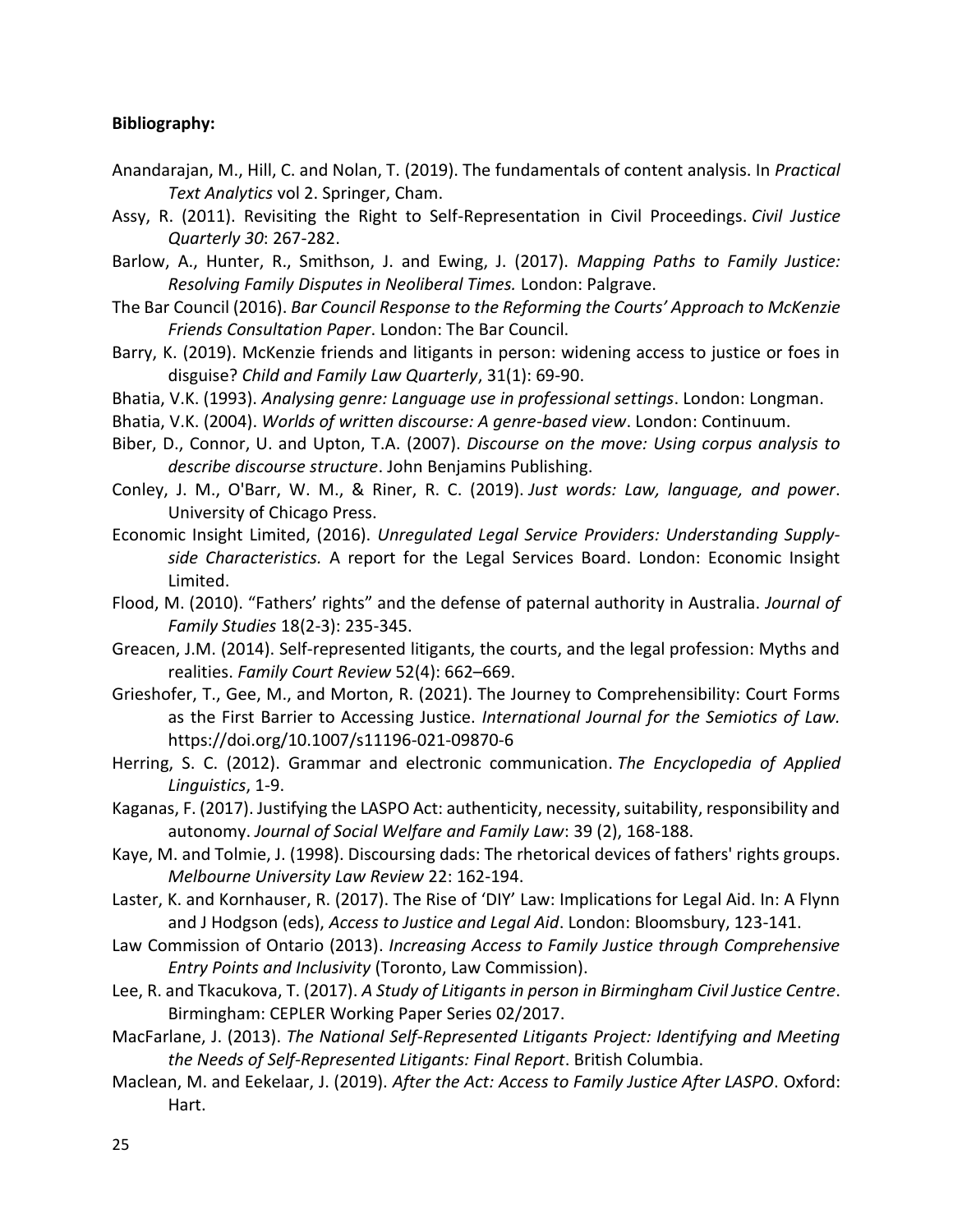- Maggs, P.B., 2006. Free legal advice on the Internet. *International Journal of Legal Information*, 34(3): 483–512.
- Mant, J. (2019). Litigants' experiences of the post-LASPO family court: key findings from recent research. *Family Law Journal* 3: 300-303.
- Mant, J. (2020). Placing LIPs at the Centre of the Post-LASPO Family Justice System. *Child and Family Law Quarterly* 4: 421-440.
- Masson, J. (2012). "I think I have strategies": Lawyers' approaches to parent engagement in care proceedings. *Child & Family Social Work* 17: 206.
- McKeever, G., Royal-Dawson, L., Kirk, E. and McCord, J. (2018). *Litigants in Person in Northern Ireland: Barriers to Legal Participation.* Belfast: Ulster University.
- Melville, A. (2017). 'Giving hope to fathers': Discursive constructions of families and family law by McKenzie friends associated with fathers' rights groups. *International Journal of Law, Policy and the Family*, 31 (2), 147-173.
- Moore, S., and Newbury, A. (2017). *Legal aid in crisis: assessing the impact of reform.* Bristol: Policy Press.
- Moorhead, R., and Sefton, M. (2005). *Litigants in Person: Unrepresented litigants in first instance proceedings.* Department for Constitutional Affairs.
- Organ, J., and Sigafoos, J. (2017). What if there is nowhere to get advice? In: A Flynn and J Hodgson, eds. *Access to Justice and Legal Aid*. London: Bloomsbury, 161-179.
- Richardson, E., Sourdin, T., and Wallace, N. (2012). *Self Represented Litigants: Literature Review*. Australian Centre for Court and Justice System innovations, Monash University. Available at SSRN 2713503.
- Ridings, C.M., Gefen, D. and Arinze, B. (2002). Some antecedents and effects of trust in virtual communities. *The Journal of Strategic Information Systems* 11(3-4): 271-295.
- Sandefur, R. (2015). 'Elements of professional expertise: Understanding relational and substantive expertise through lawyers' impact'. *American Sociological Review*, *80*(5): 909- 933.
- Sandefur, R. (2020). 'Legal advice from non-lawyers: Consumer demand, provider quality, and public harms'. *Stanford Journal of Civil Rights and Civil Liberties* 16: 283-314.
- Smith, L. (2019). Representations of Family Justice in Online Communities. In Maclean, M. and B. Dijksterhuis (eds) *Digital Family Justice: From Alternative Dispute Resolution to Online Dispute Resolution?* Hart. 157-178.
- Smith, L., Hitchings, E., and Sefton, M. (2017). *A Study of Fee-Charging McKenzie Friends and their work in private family law cases.* London: The Bar Council.
- Solicitors Regulation Authority. (2016). *SRA Response: Consultation by Lord Chief Justice of England and Wales on Reforming the Courts' Approach to McKenzie Friends*. London: SRA.
- Smith, L. (2019). 'Representations of Family Justice in Online Communities' in Maclean, M and Dijsterhuis, B (eds), *Family Justice: From Alternative Dispute Resolution to Online Dispute Resolution?* Bloomsbury Publishing.
- Tkacukova, T. (2016). Communication in Family Court: Financial Remedy Proceedings from the Perspective of Litigants in Person. *Journal of Social Welfare and Family Law.* 38(4): 430- 449.
- Tkacukova, T. (2020). Changing Landscape of Advice Provision: Online Forums and Social Media Run by McKenzie Friends. *Child and Family Law Quarterly* 4, 397-420.